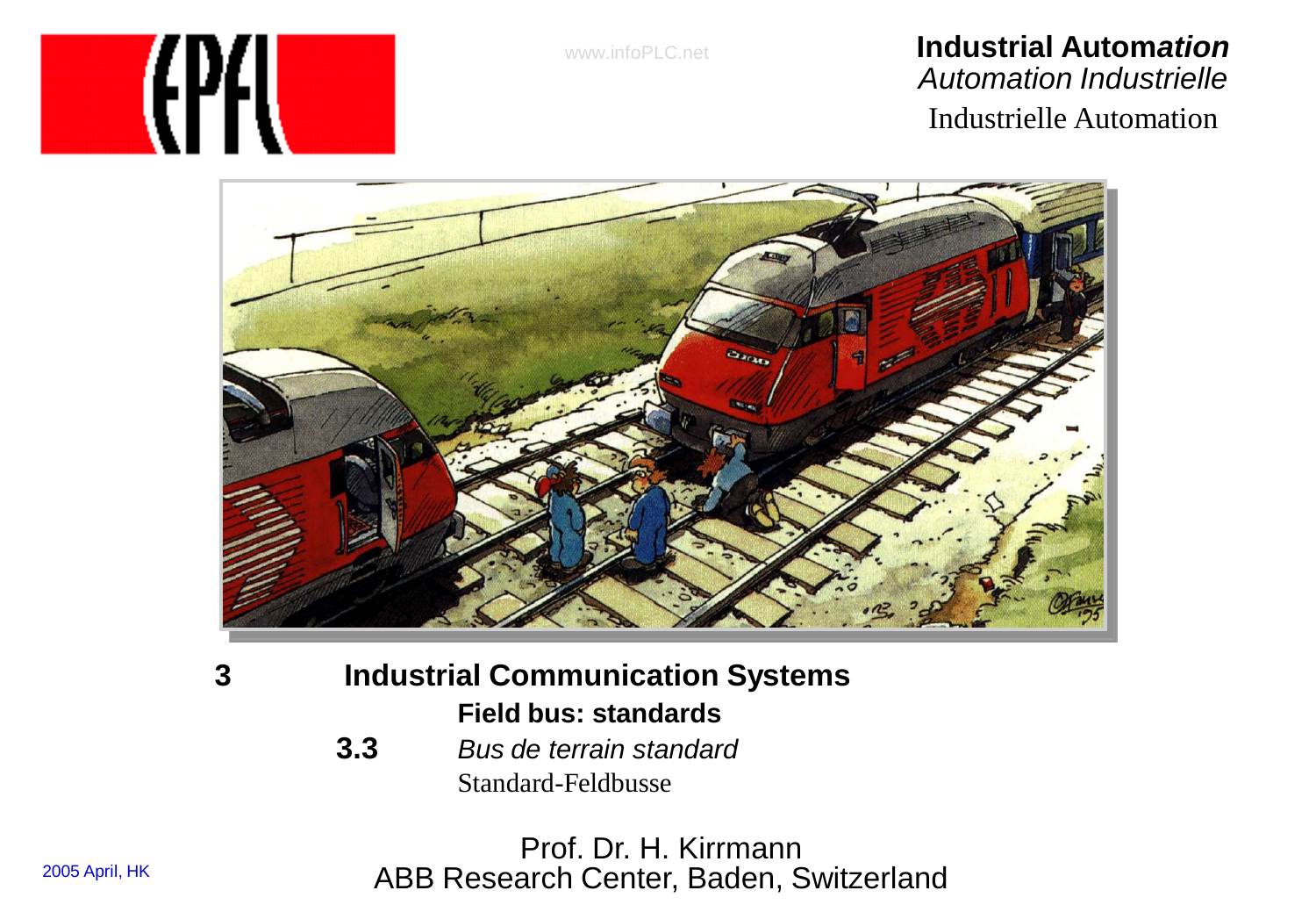#### **Field busses: Standard field busses**

3.1 Field bus types Classes Physical layer **Networking** 

3.2 Field bus operation Centralized - Decentralized Cyclic and Event Driven Operation

3.3 Field bus standards International standard(s) **HART** ASI Interbus-S CAN **Profibus** LON **Ethernet** Automotive Busses

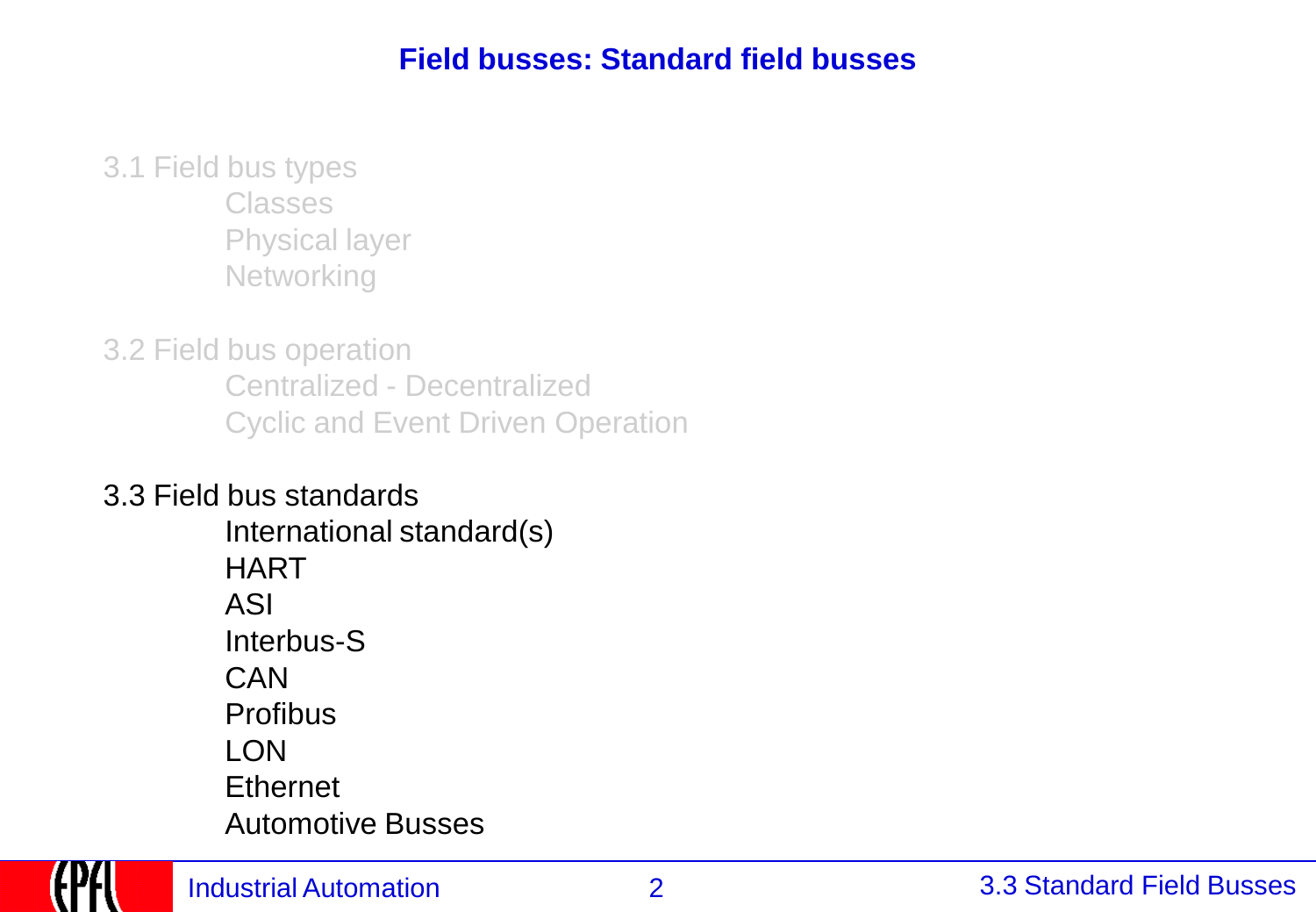# **Which field bus ?**

- A-bus
- Arcnet
- 
- $*$  ASI
	- Batibus
	- Bitbus
- CAN \*
	- ControlNet \* SERCOS
	- DeviceNet
	- DIN V 43322 Sigma-i
	- DIN 66348(Meßbus)
	- FAIS
	- EIB
	- Ethernet
	- Factor
	- Fieldbus Foundation
	- FIP
	- Hart
	- IEC 61158
- IEEE 1118 (Bitbus)
- Instabus
- Interbus-S \*
- ISA SP50
- IsiBus
- IHS
- ISP
- J-1708
- J-1850
- LAC
- LON \*
- MAP
- Master FB
- MB90
- MIL 1553
- MODBUS
- $\star \cdot MVB$
- P13/42
- $\cdot$  P14
- Partnerbus
- P-net
- Arinc 625 Profibus-FMS \*
	- Profibus-PA
	- Profibus-DP
	- PDV
	-
	-
	-
	- Sinec H1
	- Sinec L1
	- Spabus
	- Suconet
	- VAN
	- WorldFIP
	- $\cdot$  ZB10
	- $\bullet$  ...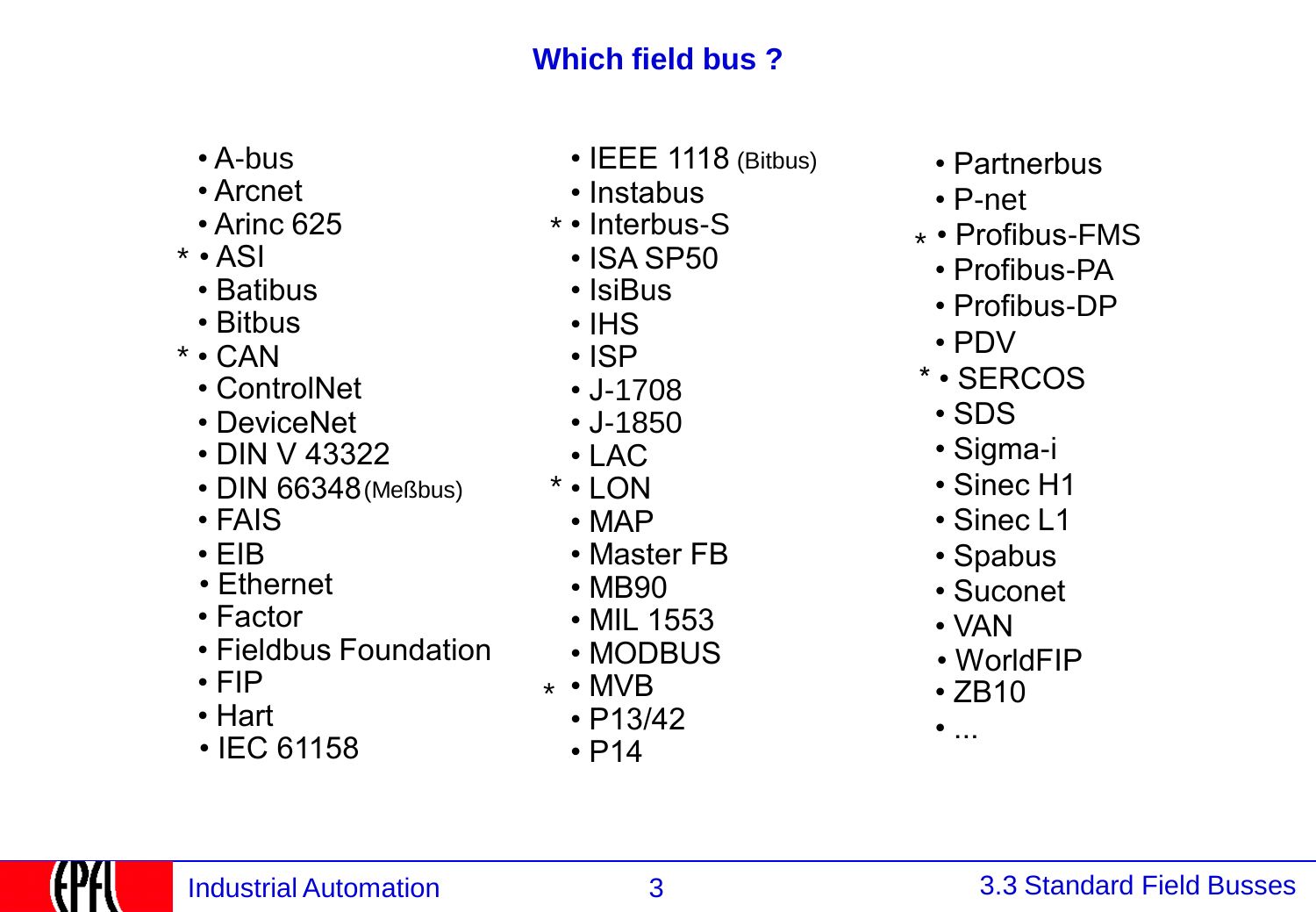### **Worldwide most popular field busses**

| <b>Bus</b>                       | User* | <b>Application</b>       | <u>Sponsor</u>                                    |
|----------------------------------|-------|--------------------------|---------------------------------------------------|
| <b>CAN<sub>s</sub></b>           | 25%   |                          | Automotive, Process control CiA, OVDA, Honeywell  |
| Profibus (3 kinds)               | 26%   | Process control          | Siemens, ABB                                      |
| <b>LON</b>                       | 6%    | <b>Building systems</b>  | Echelon, ABB                                      |
| <b>Ethernet</b>                  | 50%   | <b>Plant bus</b>         | all                                               |
| Interbus-S                       | 7%    | Manufacturing            | <b>Phoenix Contact</b>                            |
| <b>Fieldbus Foundation, HART</b> | $7\%$ | <b>Chemical Industry</b> | Fisher-Rosemount, ABB                             |
| <b>ASI</b>                       | 9%    | <b>Building Systems</b>  | <b>Siemens</b>                                    |
| <b>Modbus</b>                    | 22%   | obsolete point-to-point  | many                                              |
| ControlNet                       | 14%   | plant bus                | Rockwell                                          |
| *source: ISA, Jim Pinto (1999)   |       |                          | Sum > 100%, since firms support more than one bus |

European market in 2002: 199 Mio €, 16.6 % increase (Profibus: 1/3 market share) \*\*source: Elektronik, Heft 7 2002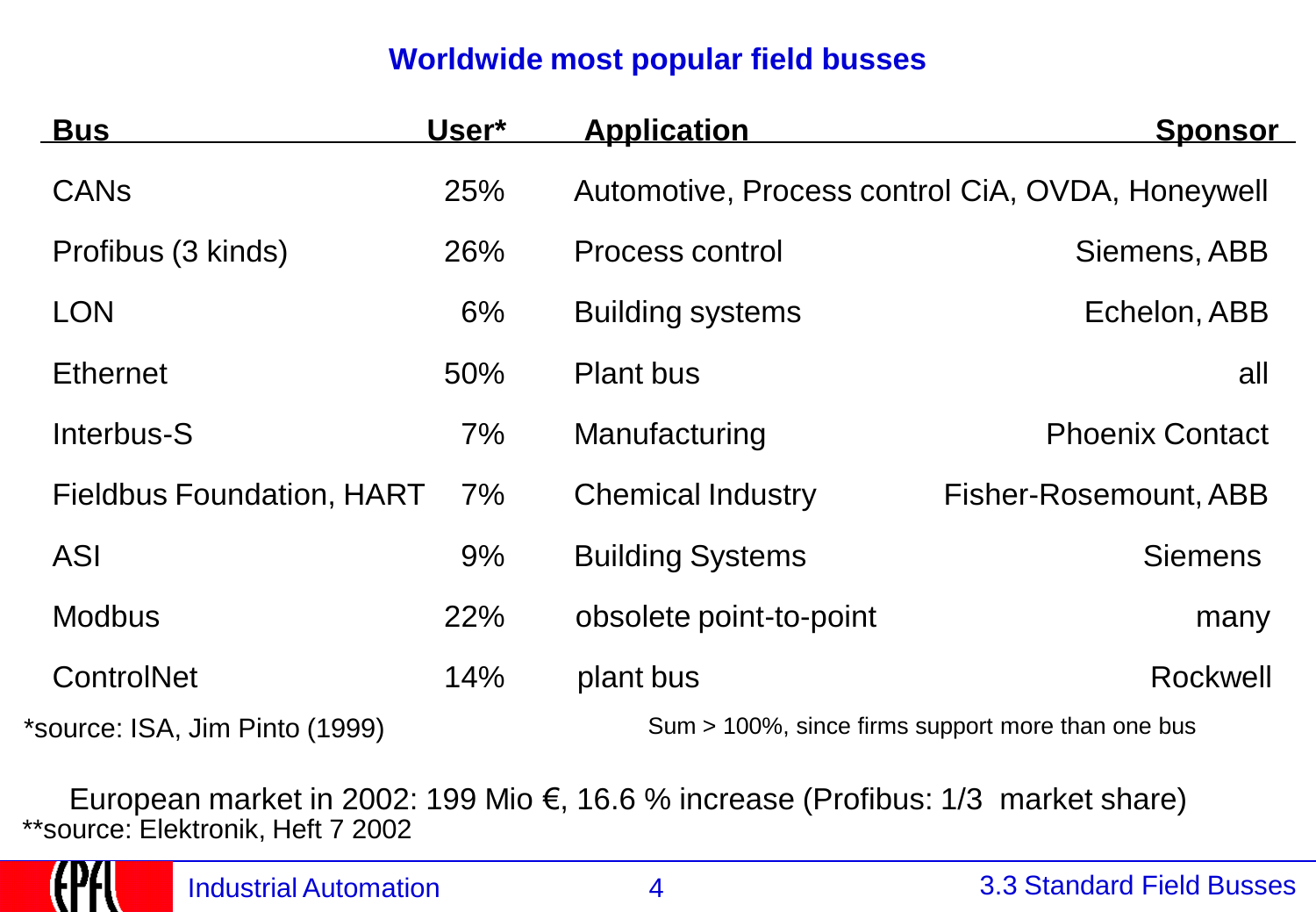#### **Different classes of field busses**

#### *One bus type cannot serve all applications and all device types efficiently...*

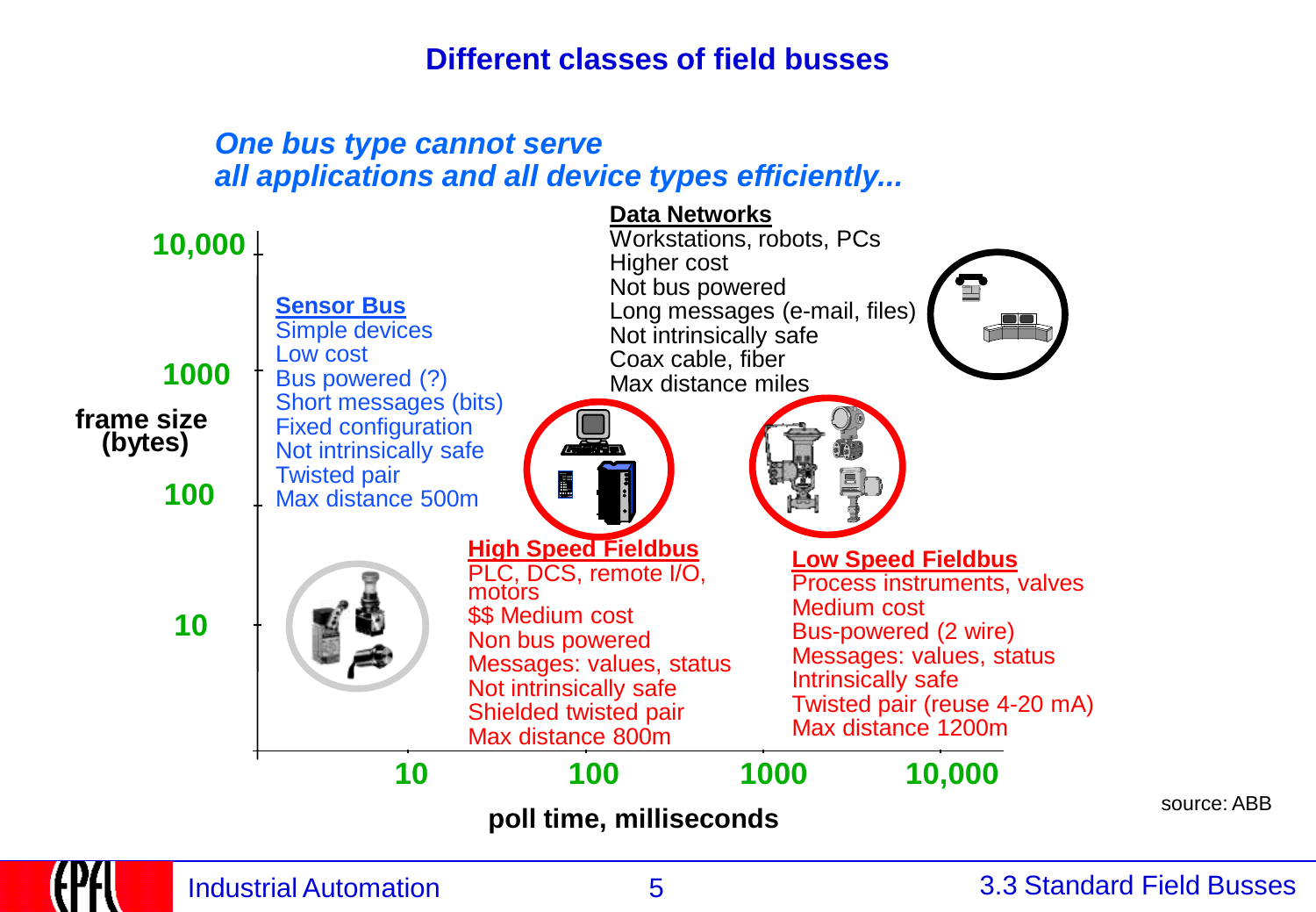#### **Field device: example differential pressure transducer**



4..20 mA current loop

The device transmits its value by means of a current loop

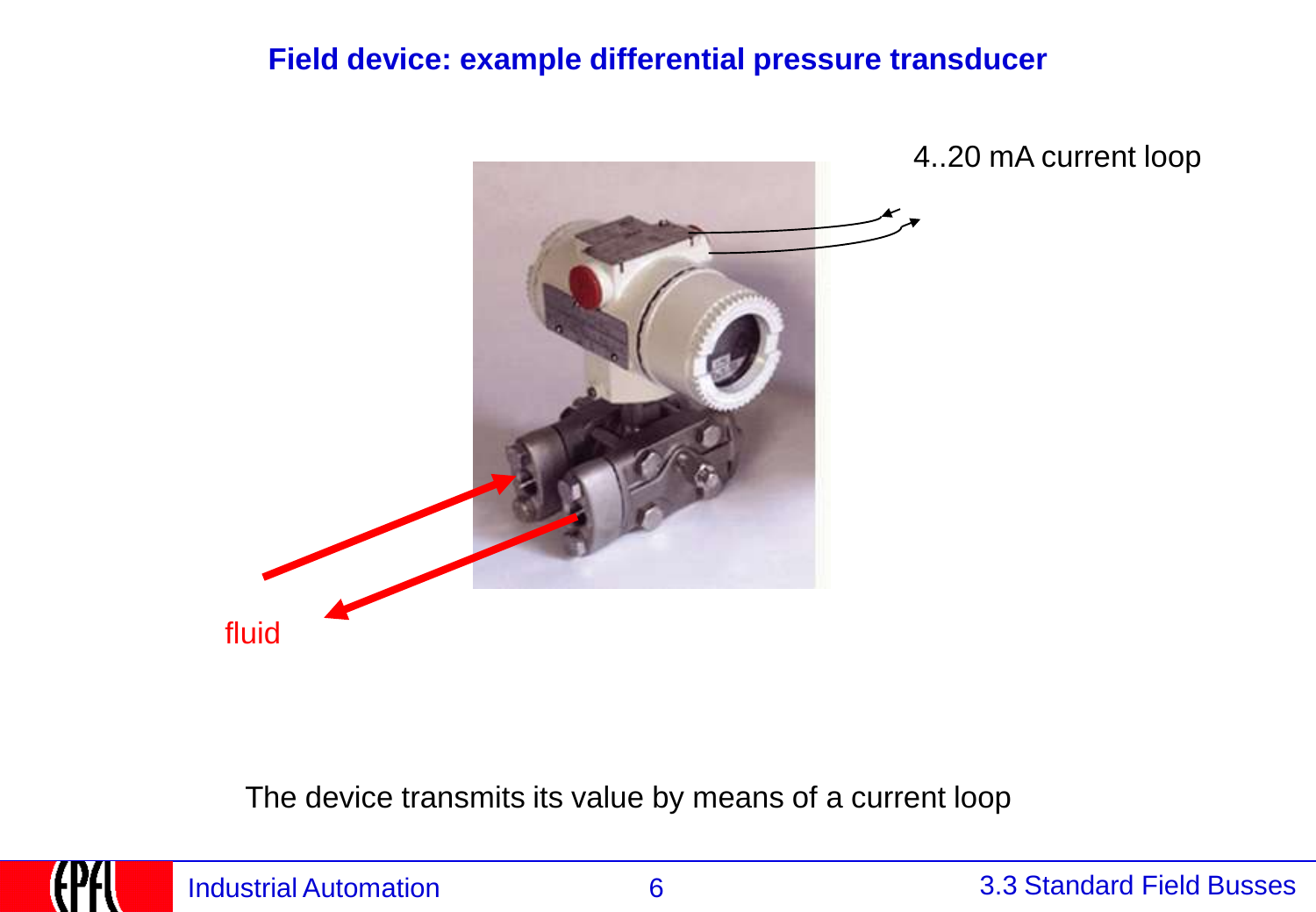### **4-20 mA loop - the conventional, analog standard (recall)**

The 4-20 mA is the most common analog transmission standard in industry



The transducer limits the current to a value between 4 mA and 20 mA, proportional to the measured value, while 0 mA signals an error (wire break)

The voltage drop along the cable and the number of readers induces no error.

Simple devices are powered directly by the residual current (4mA), allowing to transmit signal **and** power through a single pair of wires.

Remember: 4-20mA is basically a point-to-point communication (one source)

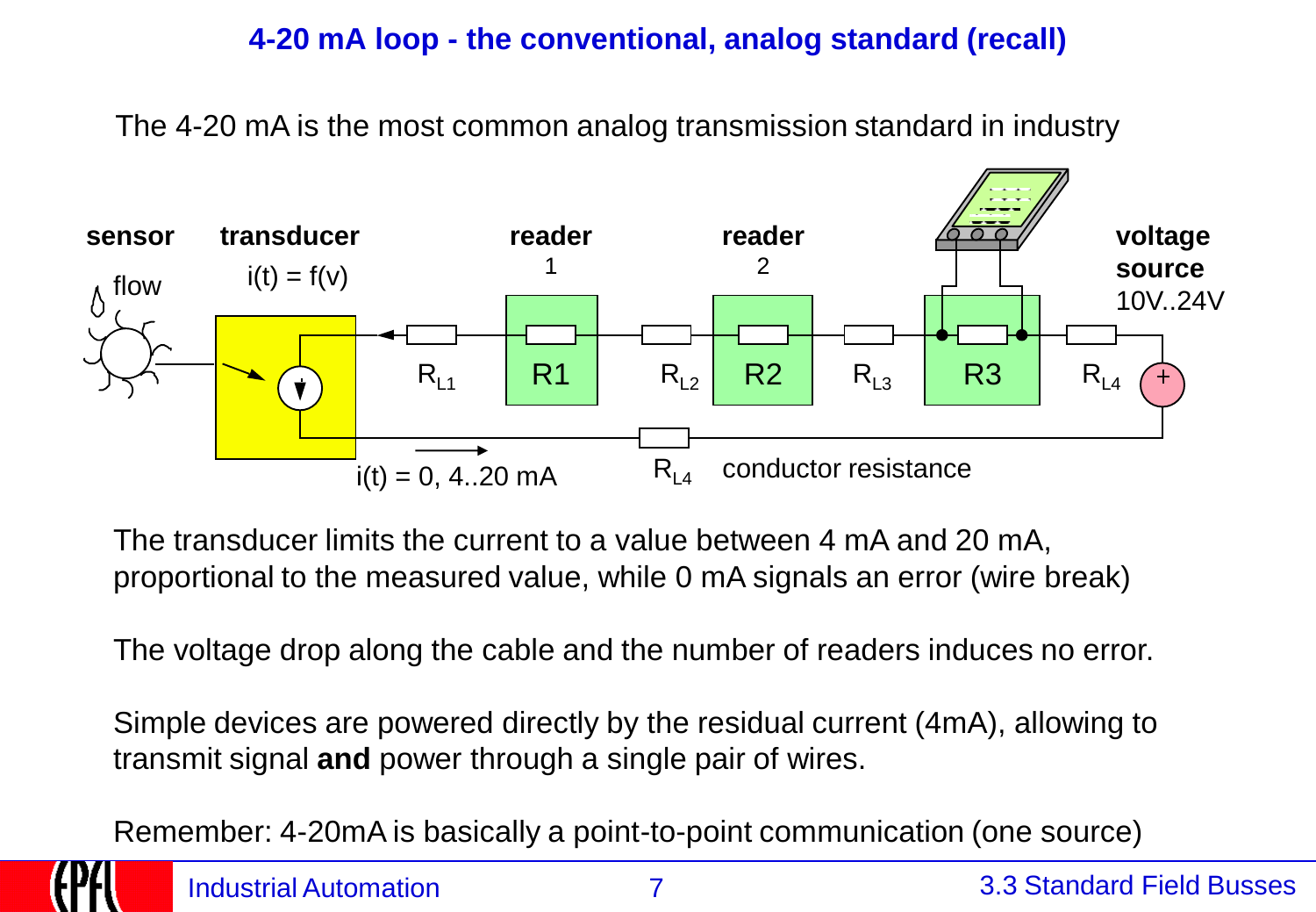

# **3.3.2 HART**

### **Data over 4..20 mA loops**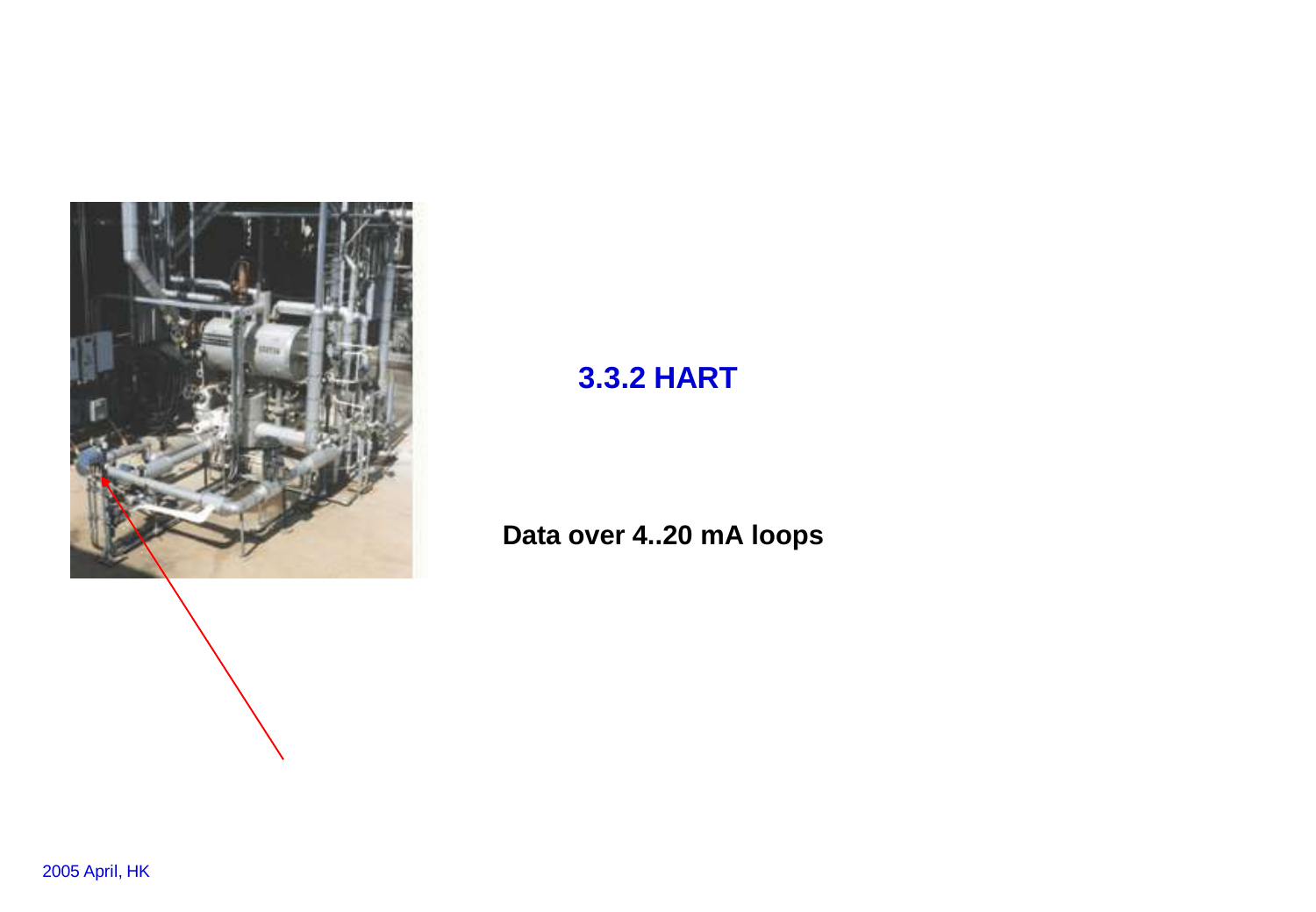## **HART - Principle**

HART (Highway Addressable Remote Transducer) was developed by Fisher-Rosemount to retrofit 4-to-20mA current loop transducers with digital data communication.



HART modulates the 4-20mA current with a low-level frequency-shift-keyed (FSK) sine-wave signal, without affecting the average analogue signal.

HART uses low frequencies (1200Hz and 2200 Hz) to deal with poor cabling, its rate is 1200 Bd - but sufficient.

HART uses Bell 202 modem technology, ADSL technology was not available in 1989, at  $\frac{1}{2}$  the time HART was designed

Transmission of device characteristics is normally not real-time critical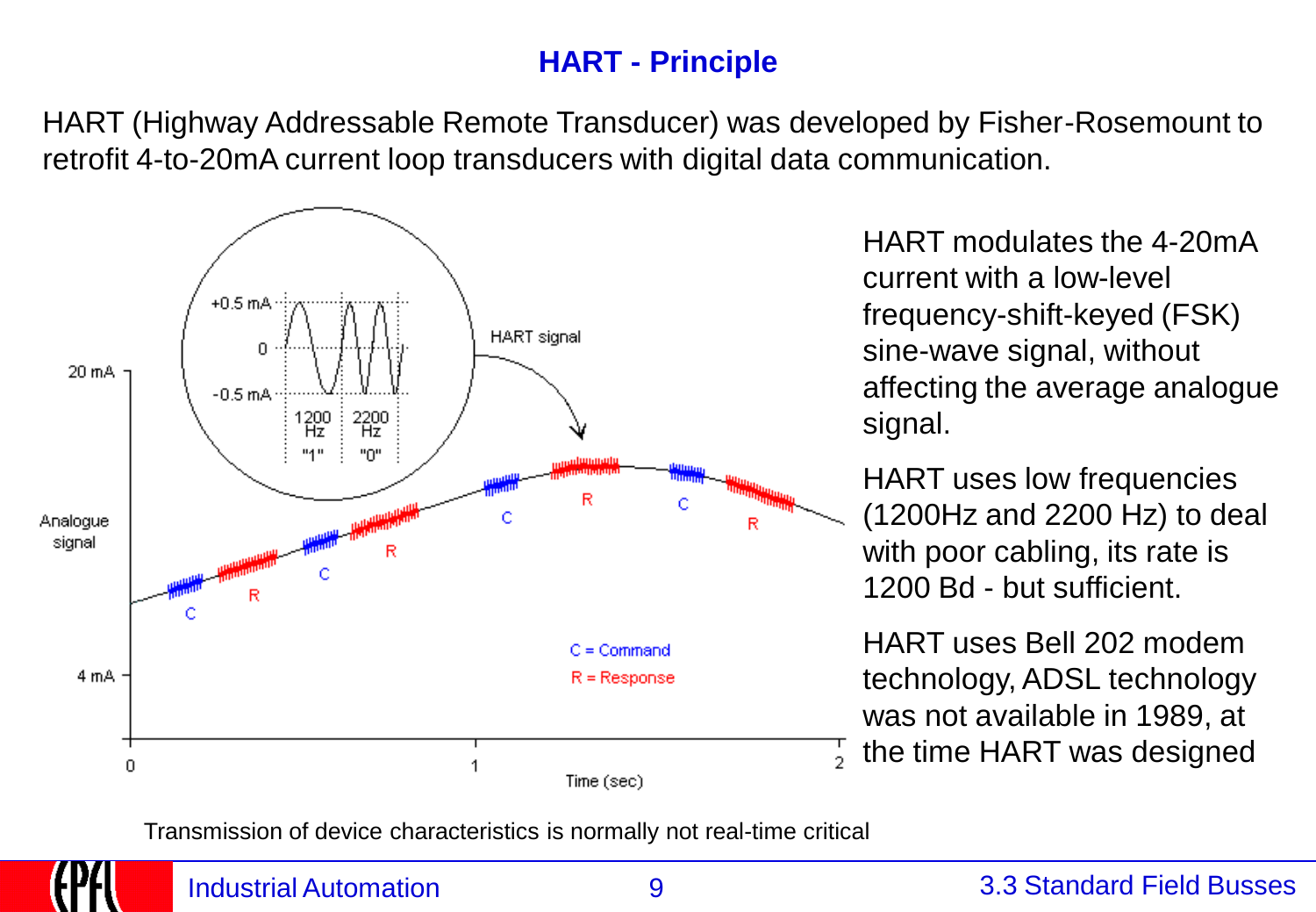### **HART - Protocol**

Hart communicates point-to-point, under the control of a master, e.g. a hand-held device



#### Hart frame format (character-oriented):

| preamble      | start | address | command   bytecount | [status] | data                           | data | checksum |
|---------------|-------|---------|---------------------|----------|--------------------------------|------|----------|
| 5.20<br>(xFF) |       |         |                     |          | (slave response) (recommended) |      |          |

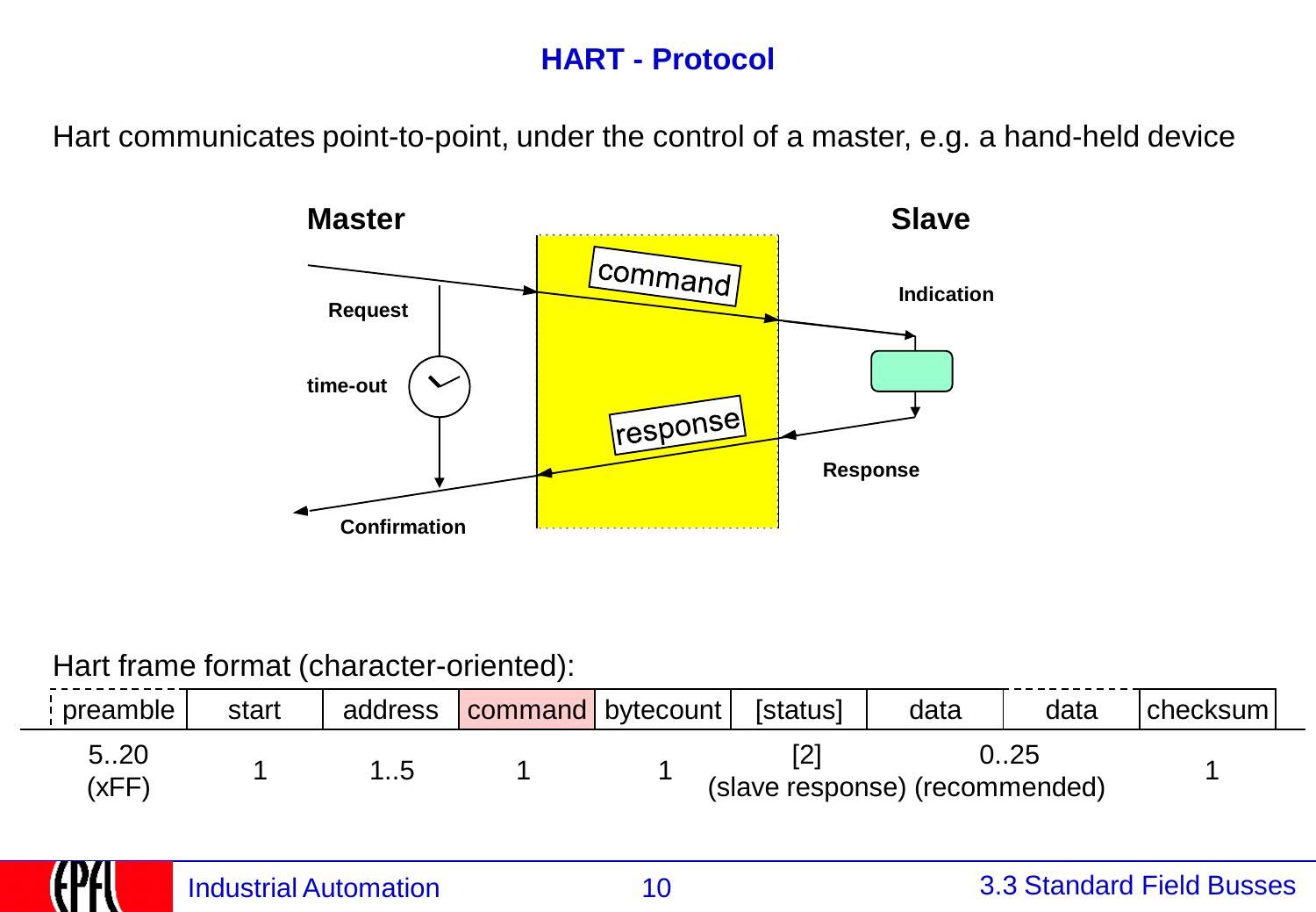### **HART - Commands**

Universal commands (mandatory):

identification,

primary measured variable and unit (floating point format) loop current value  $(\% )$  = same info as current loop read current and up to four predefined process variables write short polling address sensor serial number instrument manufacturer, model, tag, serial number, descriptor, range limits, …

Common practice (optional) time constants, range, EEPROM control, diagnostics,…

total: 44 standard commands, plus user-defined commands

Transducer-specific (user-defined) calibration data, trimming,…

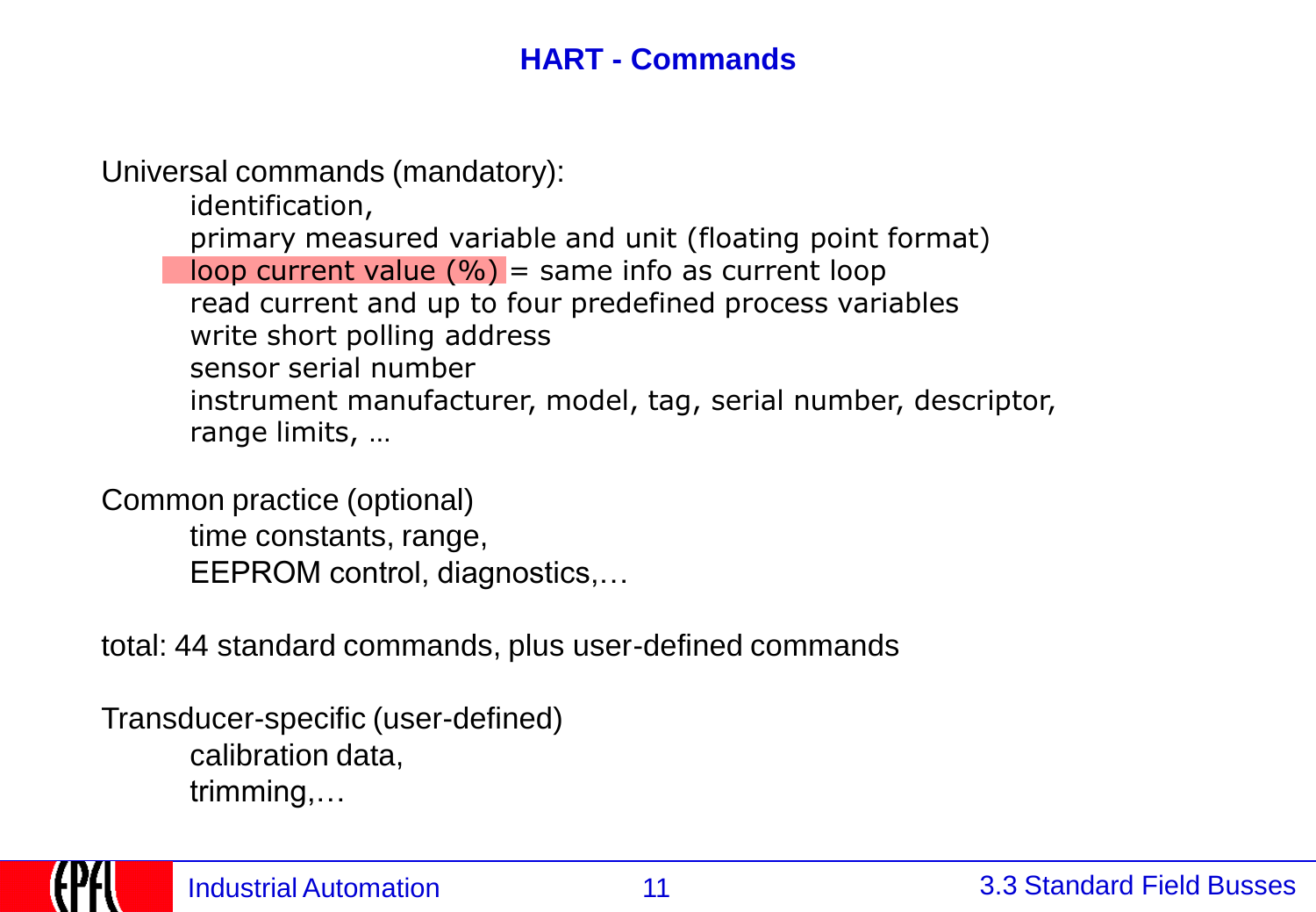#### **HART - Importance**

Practically all 4..20mA devices come equipped with HART today

About 40 Mio devices are sold per year.

more info: http://www.thehartbook.com/default.asp http://www.hartcomm.org/

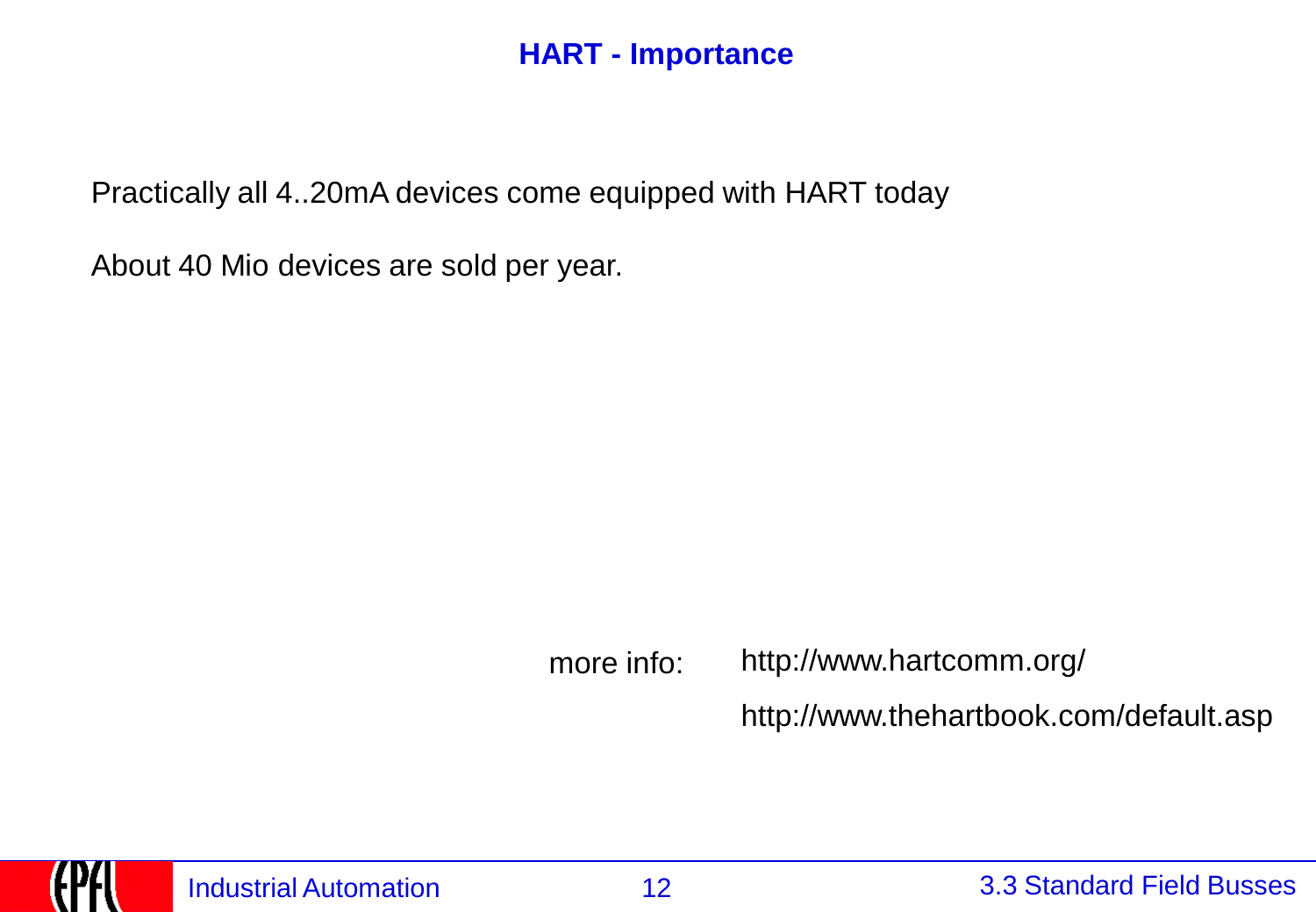## **3.3.3 ASI**

**Small installation bus**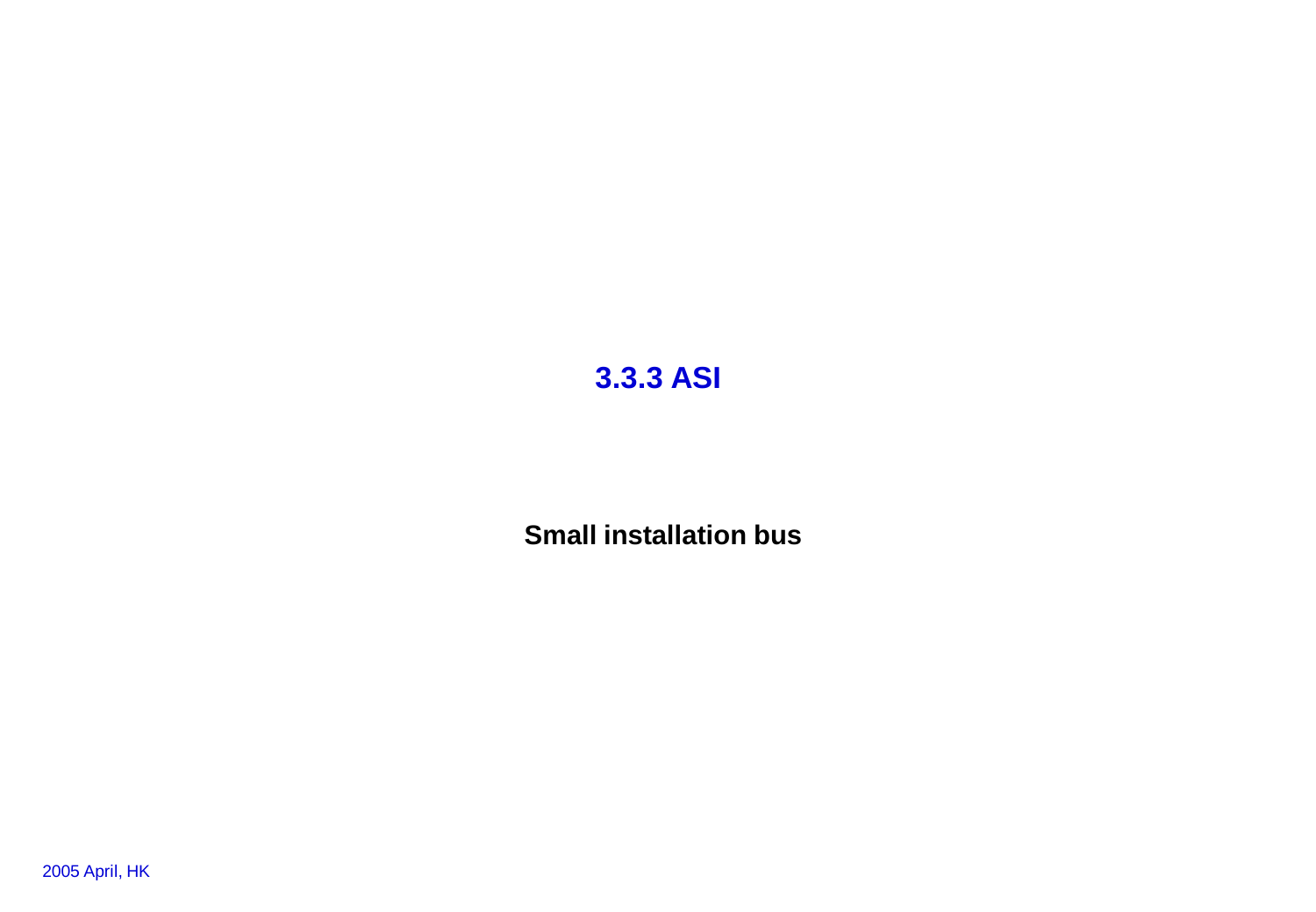# **ASI (1) - Sensor bus Wiring**

ASI = Actor-Sensor Interface

Very simple sensor bus for building automation, combining power and data on the same wires, transmitting mostly binary signals



- **mechanically coded flat cable**
- **- two wires for data and power**
- **insulation piercing connectors**
- **- simple & safe**
- **- protection class up to IP67, even after disconnecting**
- **directly connected slaves**
- **- sensors, actuators**
- **- valve terminals**
- **- electrical modules etc.**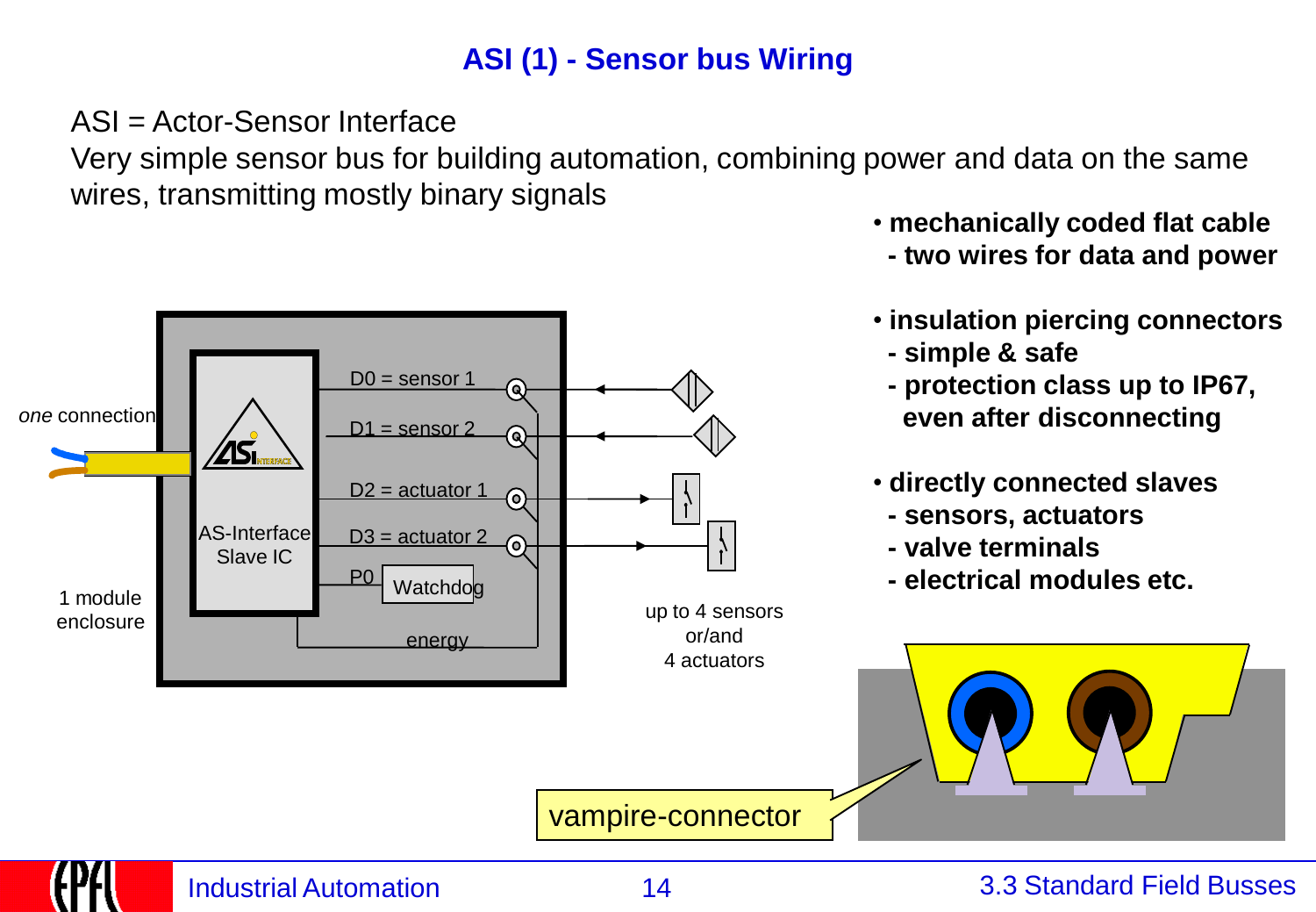### **ASI (2) - Data sheet**

master-slave principle

 $★$  cycle time  $<$  5 ms

up to 31 slaves on one line

 $\star$  each slave can have up to

4 digital inputs + 4 digital outputs

\* additional 4 parameter bits / slave



#### Industrial Automation 15 3.3 Standard Field Busses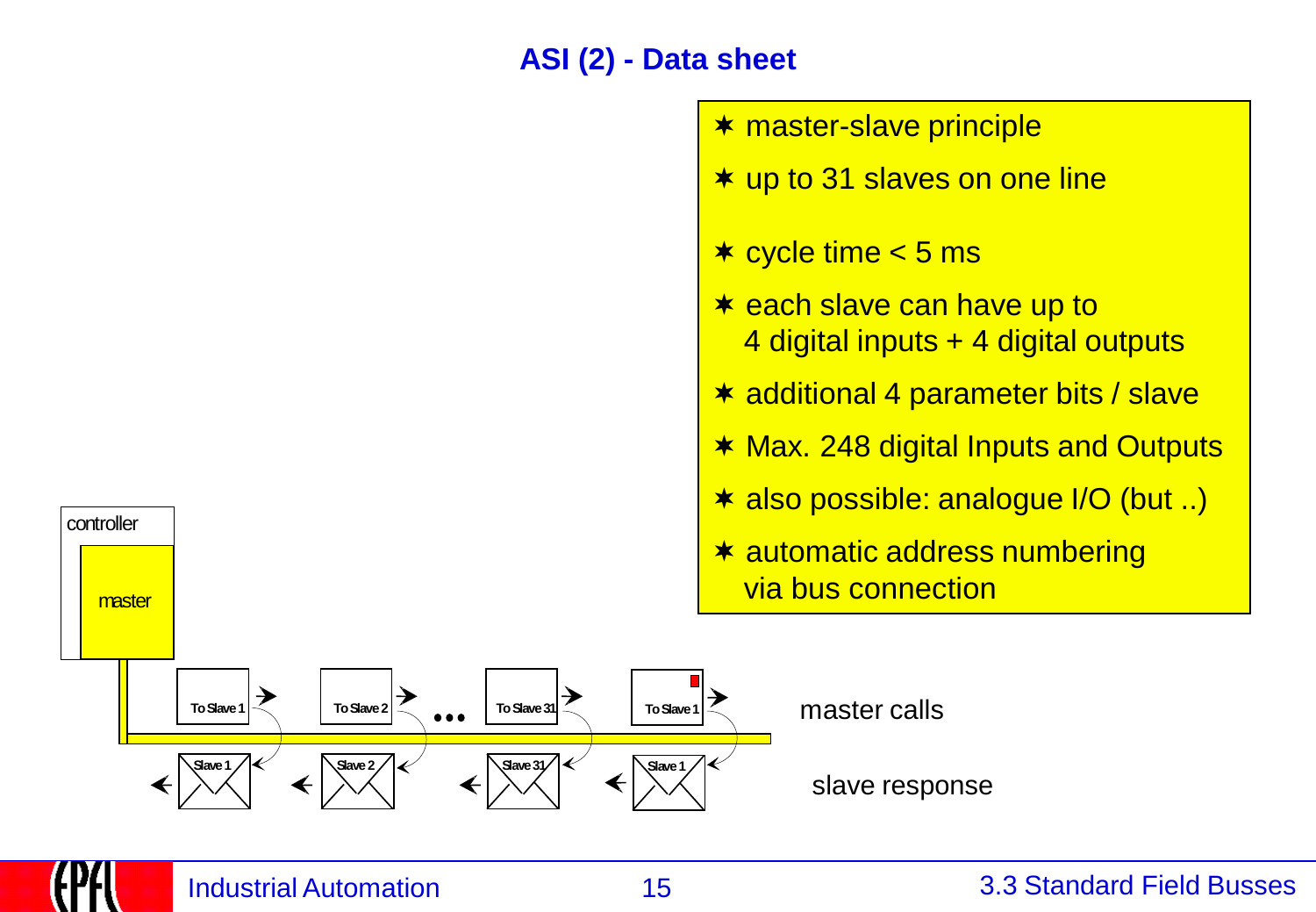# **ASI (3) - Topography**



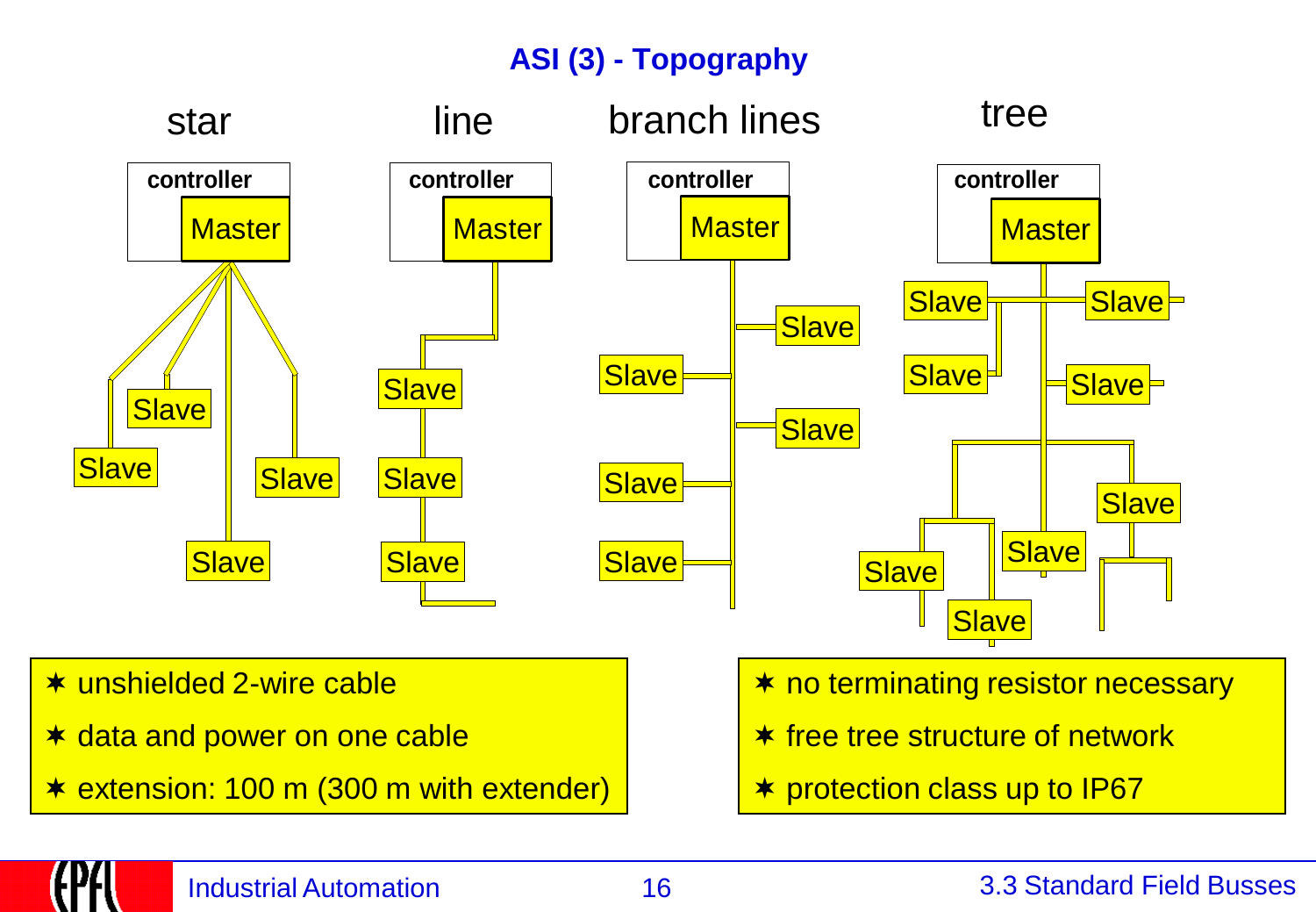

### **3.3.4 Interbus-S**

**Discrete Manufacturing bus**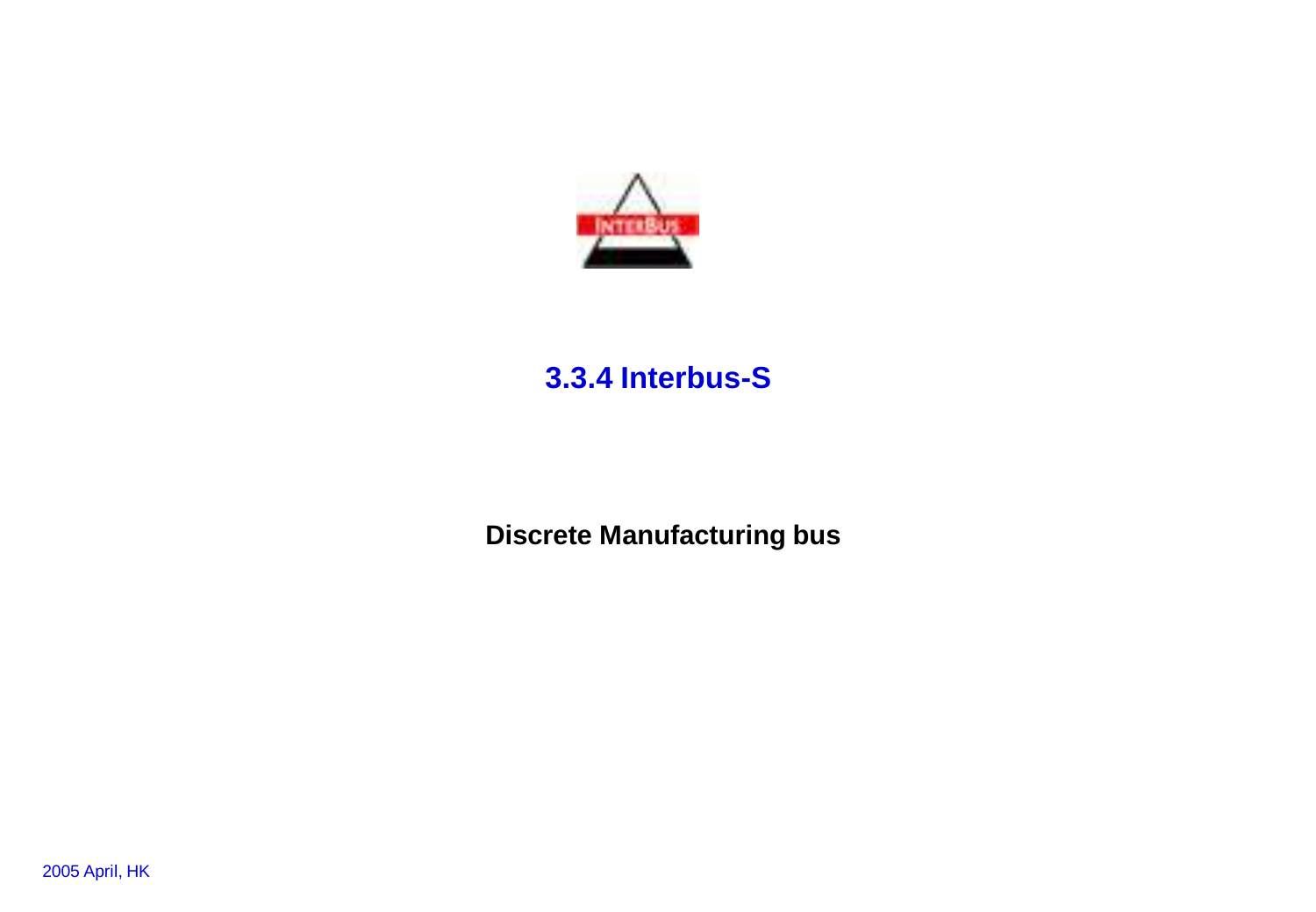# **Interbus-S (2) - Topology**

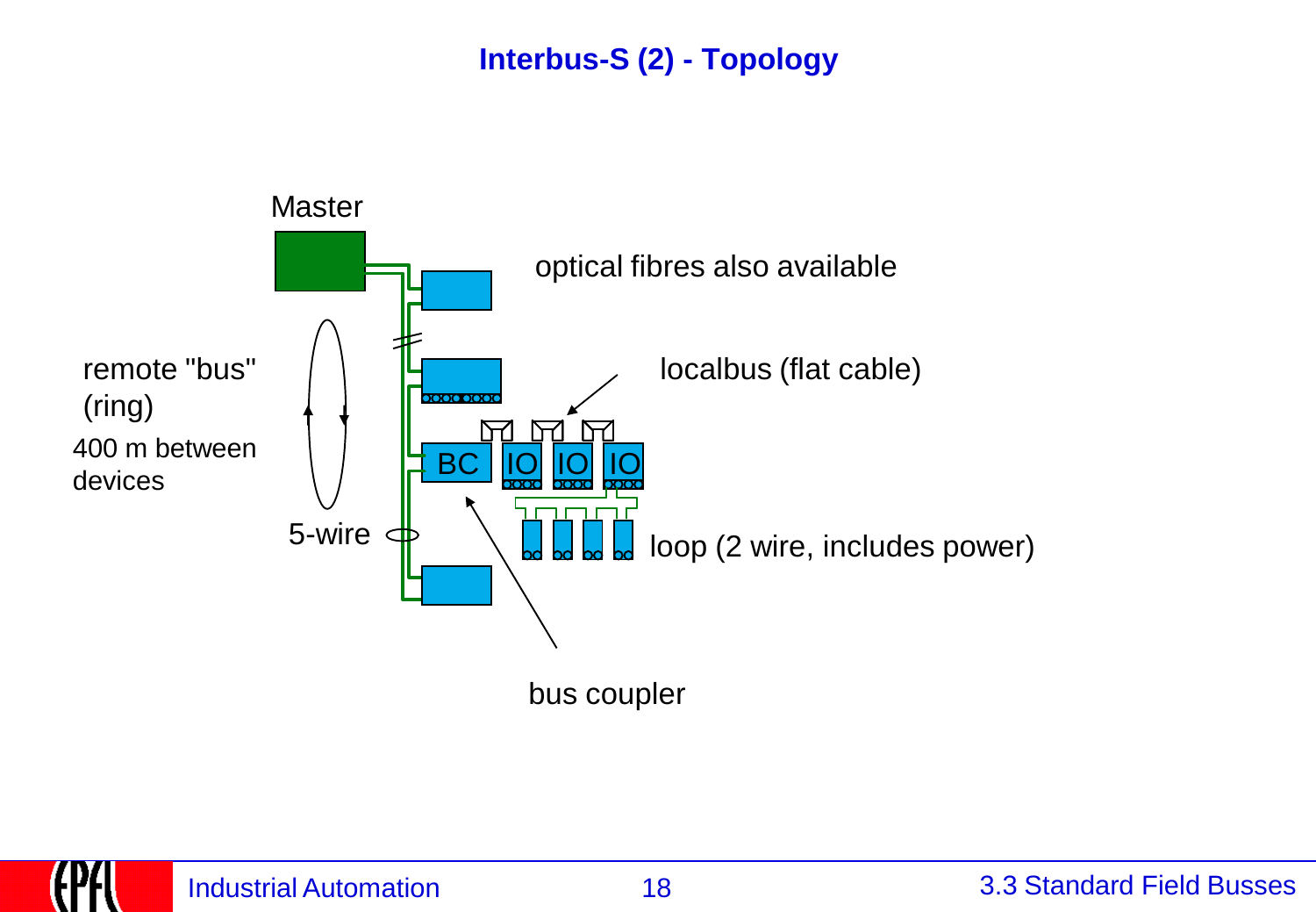# **Interbus-S (4) - Analysis**

+ -

- + standard in CENELEC
- + 1700 products, 270 manufacturers, 375.000 applications
- + good experience in field wiring (intelligent wiring bar)
- + easy to engineer
- 
- + far extension (400m .. 13 km)
- + good response time
- + conformance test
- market centered on manufacturing
- limited number of variables (4096 bits)
- ring structure sensitive to disruptions
- sensitive to misplacement
- <sup>+</sup> easy to program (IEC 61131) clumsy and slow message service
	- medium user community
	- few and costly tools
	- strong ties to Phoenix Contact

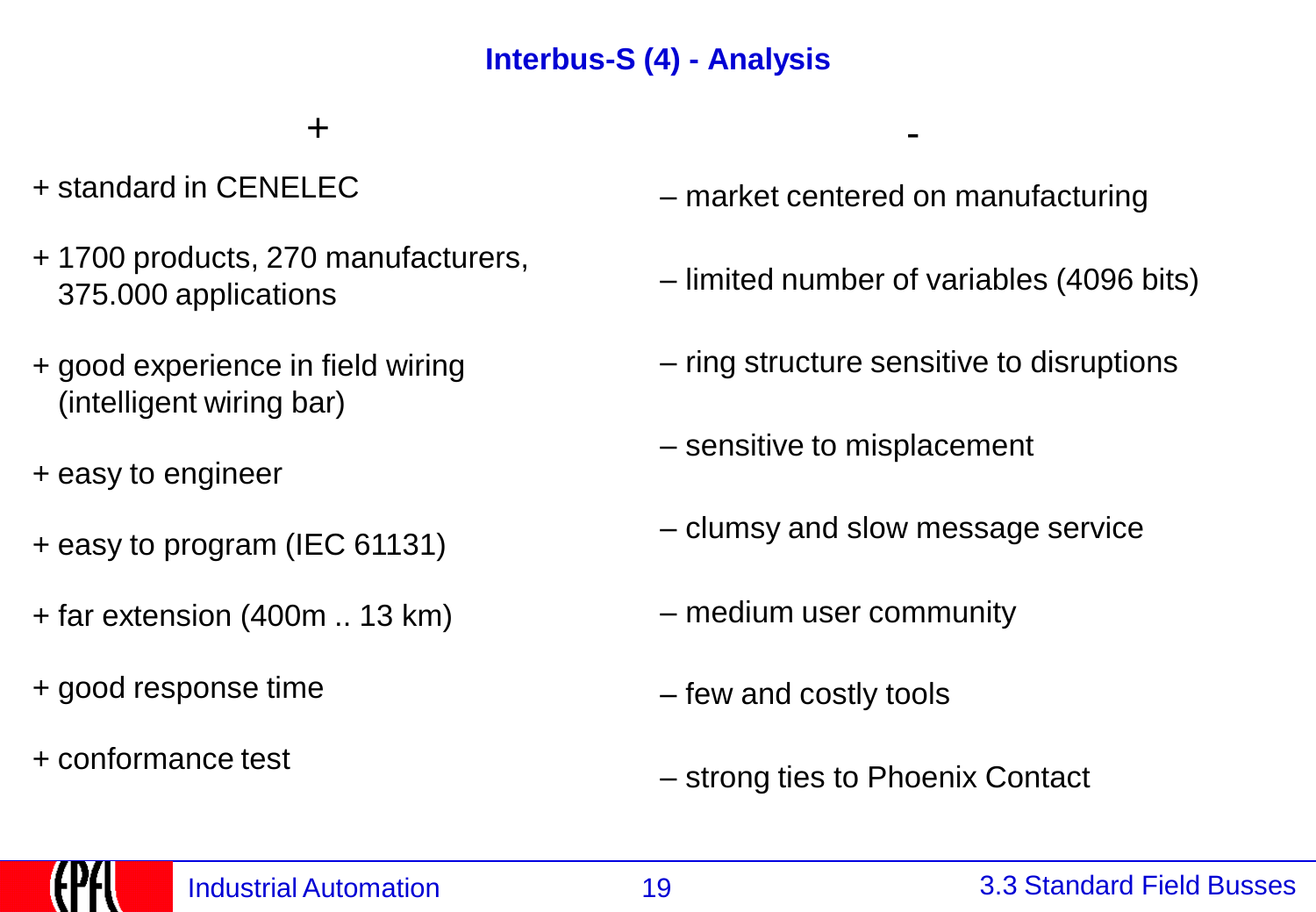

# **3.3.5 CAN**

**Automotive bus**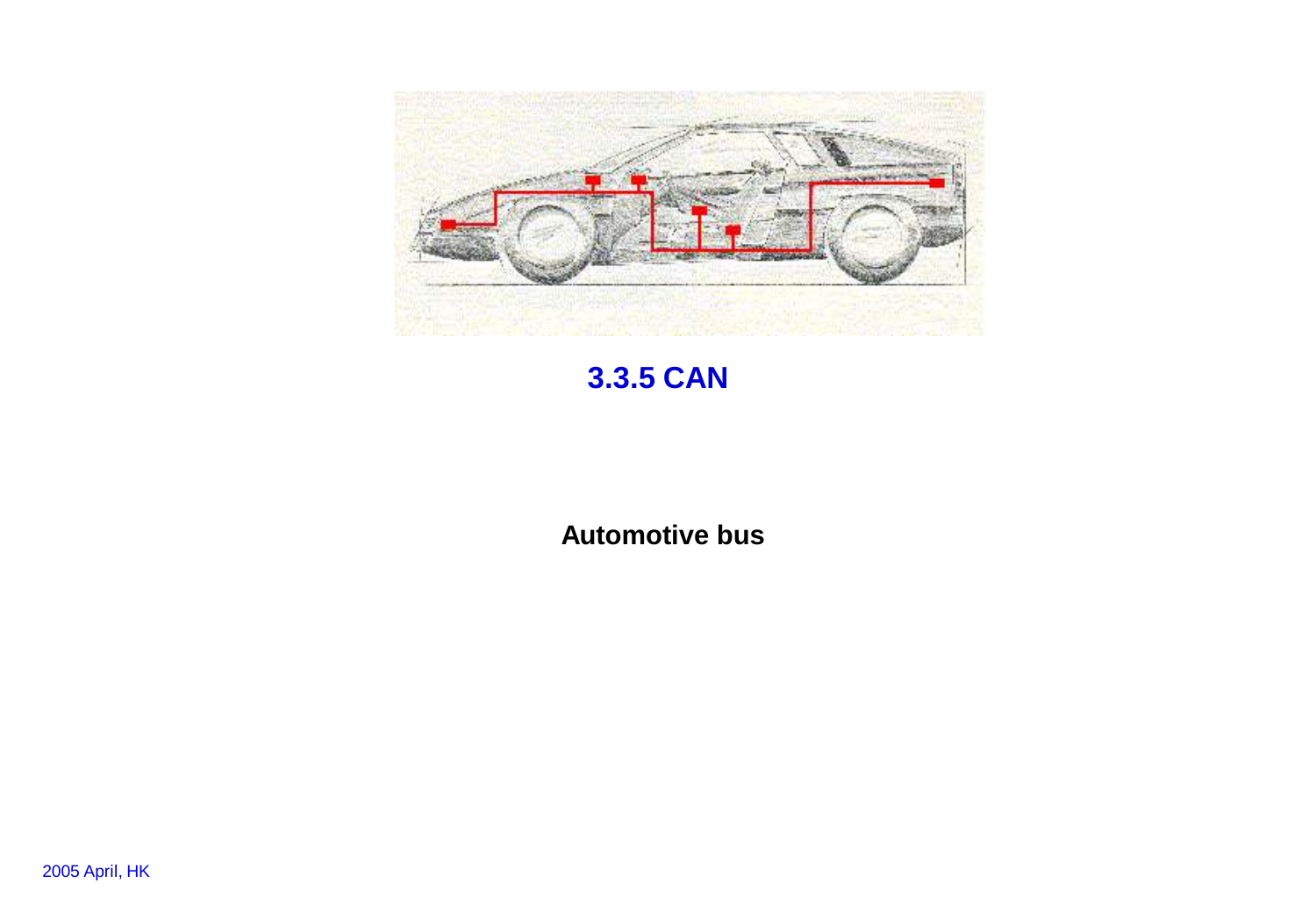# **CAN (1) - Data Sheet**

| <b>Supporters</b>            | Automotive industry, Intel/Bosch, Honeywell, Allen-Bradley                                                                          |
|------------------------------|-------------------------------------------------------------------------------------------------------------------------------------|
| <b>Standard</b>              | SAE (automotive), ISO11898 (only drivers), IEC 61158-x (?)                                                                          |
| <b>Medium</b>                | dominant-recessive (fibre, open collector), ISO 11898                                                                               |
| Medium redundancy            | none                                                                                                                                |
| Connector                    | unspecified                                                                                                                         |
| <b>Distance</b>              | 40m @ 1 Mb/s (A); 400m @ 100kb/s (B); 1000m @ 25kb/s (B)                                                                            |
| <b>Repeaters</b>             | unspecified (useless)                                                                                                               |
| Encoding                     | NRZ, bit stuffing                                                                                                                   |
| User bits in frame           | 64                                                                                                                                  |
| <b>Mastership</b>            | multi-master, 12-bit bisection, bit-wise arbitration                                                                                |
|                              | Mastership redundancy none (use device redundancy)                                                                                  |
| Link layer control           | connectionless (command/reply/acknowledgement)                                                                                      |
| <b>Upper layers</b>          | no transport, no session, implicit presentation                                                                                     |
| <b>Application Protocols</b> | CAL, SDS, DeviceNet (profiles)                                                                                                      |
| Chips                        | comes free with processor<br>(Intel: 82527, 8xC196CA; Philips: 82C200, 8xC592;<br>Motorola: 68HC05X4, 68HC705X32; Siemens: SAB-C167 |

(FFF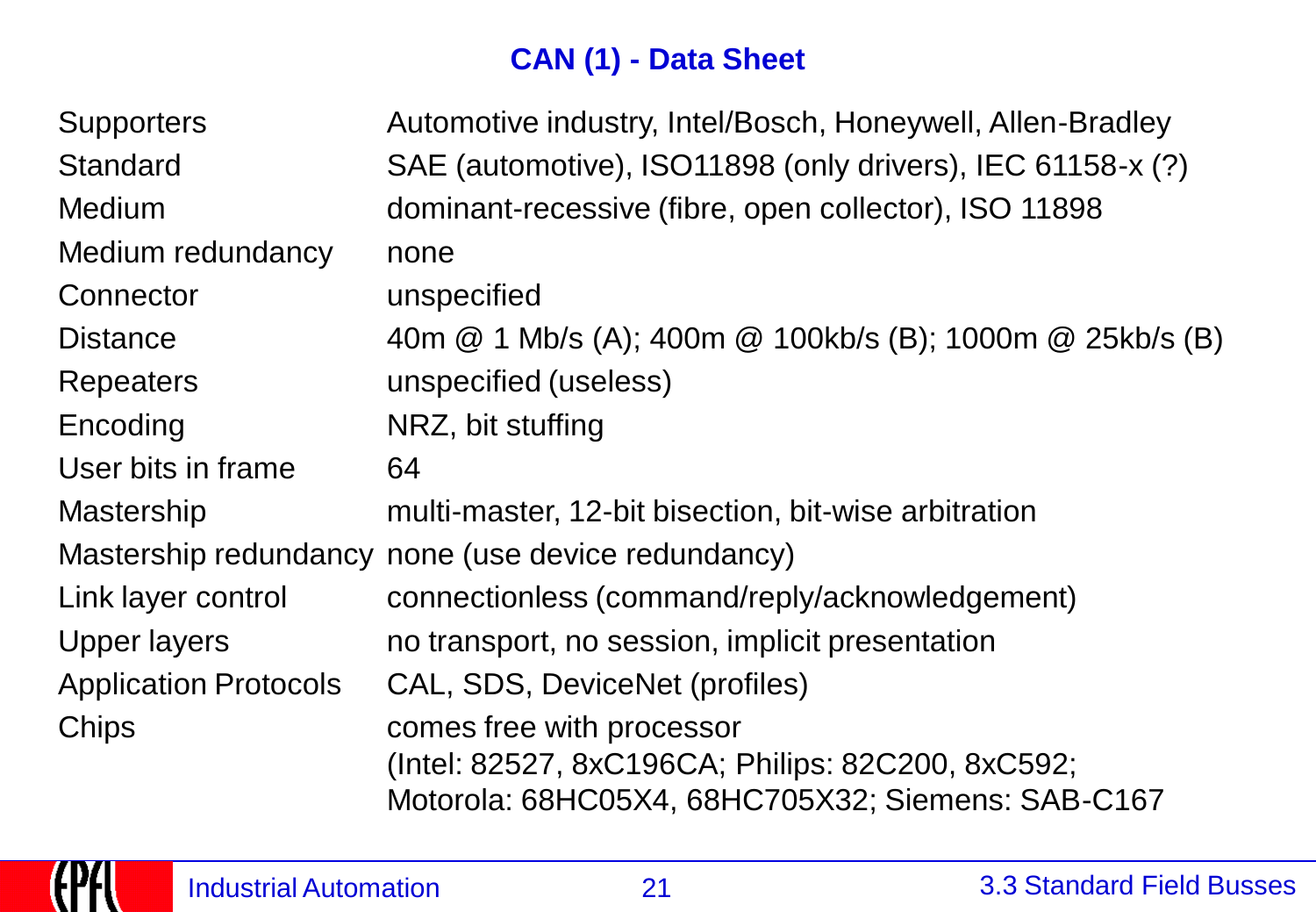# **CAN (2) - Analysis**

- + "Unix" of the fieldbus world.
- + strong market presence, Nr 1 in USA (> 12 Mio chips per year)
- + supported by user organisations ODVA, Honeywell, AB.
- + numerous low cost chips, come free with many embedded controllers
- + application layer definition
- + application layer profiles
- + bus analyzers and configuration tools available
- + Market: industrial automation, automobiles
- limited product distance x rate (40 m x Mbit/s)
- sluggish real-time response (2.5 ms)
- non-deterministic medium access
- several incompatible application layers (CiA, DeviceNet, SDS)
- strongly protected by patents (Bosch)
- interoperability questionable (too many different implementations)
- small data size and limited number of registers in the chips.
- no standard message services.

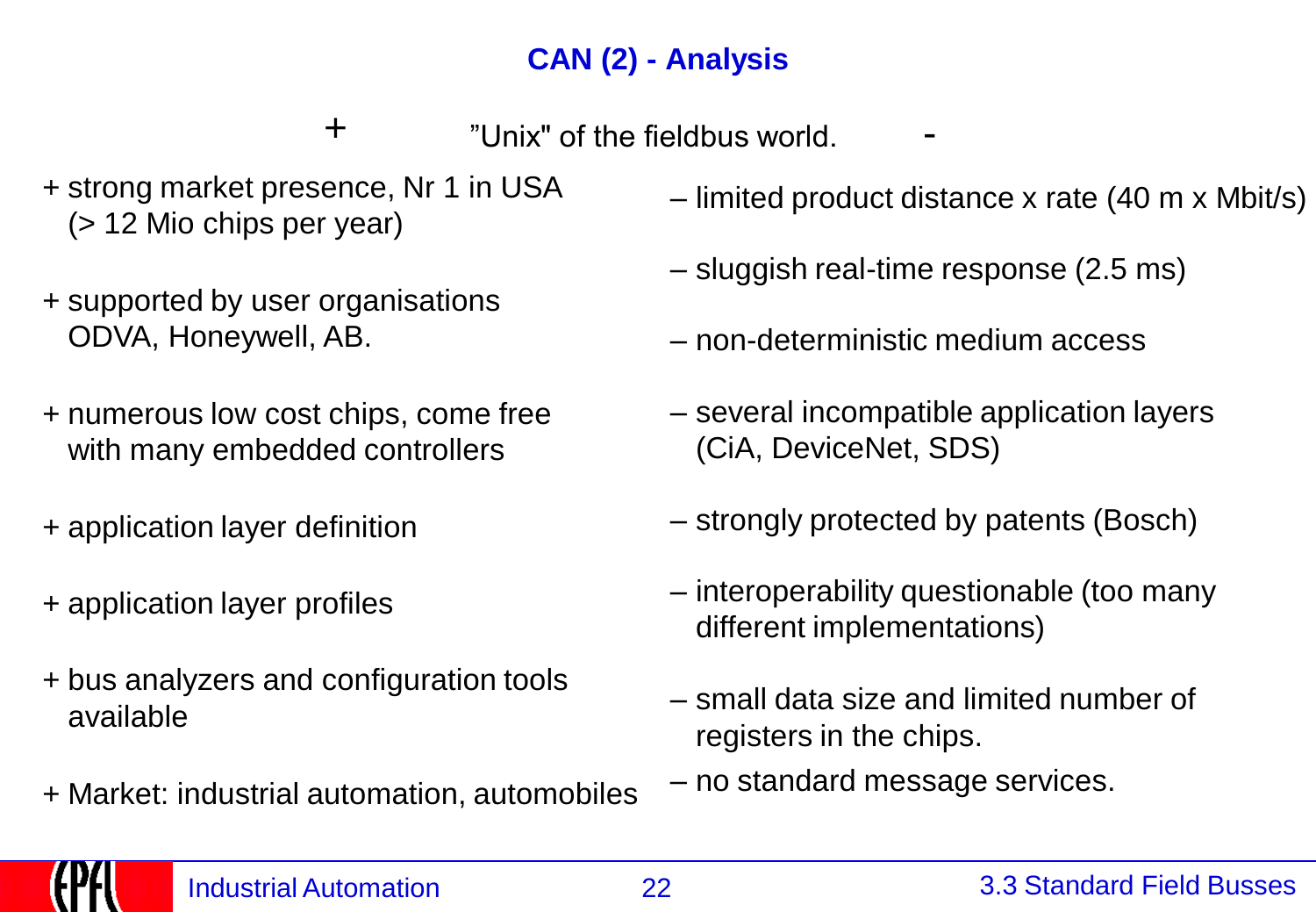

### **3.3.6 Profibus**

**The process bus**

2005 April, HK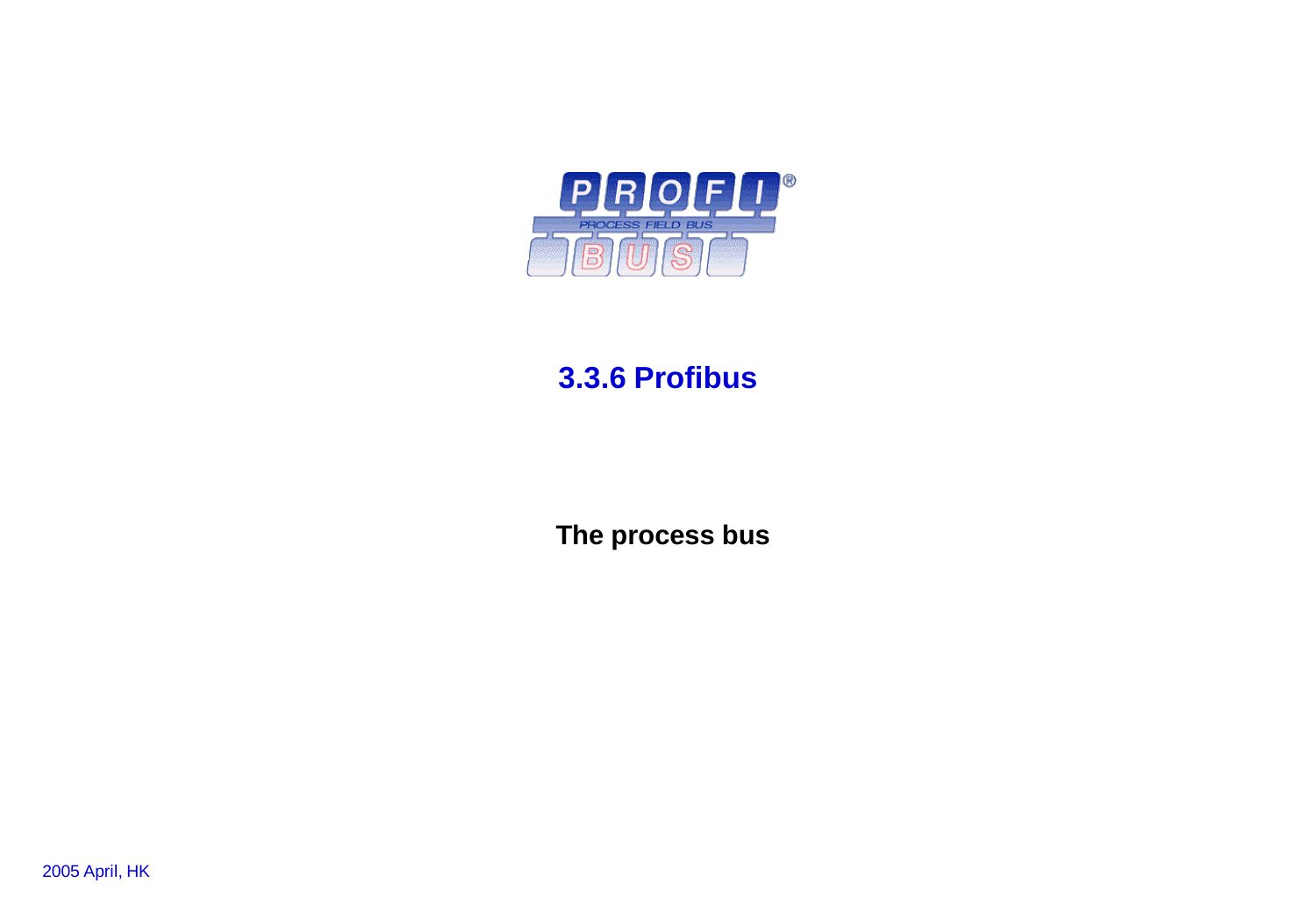# **Profibus - Family**

PROFIBUS-DP (Distributed Processing)

Designed for communication between programmable logic controllers and decentralized I/O, basically under the control of a single master Replaces parallel signal transmission with 24 V or 0 to 20 mA by " intelligent DIN rail"

### PROFIBUS-PA (Process Automation)

Permits data communication and power over the bus using 2-wire Connects sensors and actors on one common bus line even in intrinsically-safe areas. (chemical industry) Physical Layer according to international standard IEC 61158-2.

PROFIBUS-FMS (Field Messaging Specification)

General-purpose for peer-to-peer communication at the cell level. Can be used for extensive and complex communication tasks. Academic approach (layer 7 services based on MMS, ISO 9506). **Disappearing** 

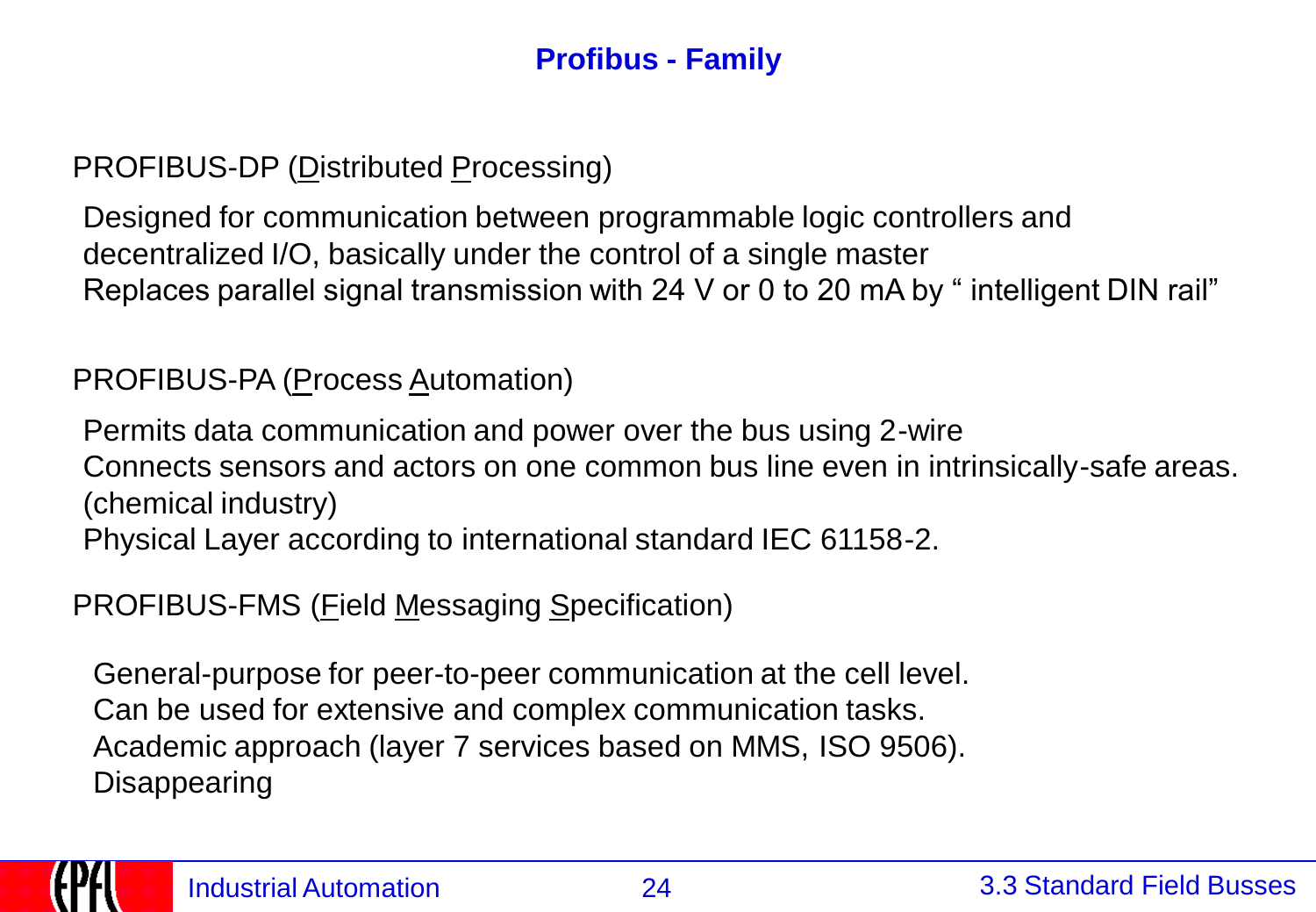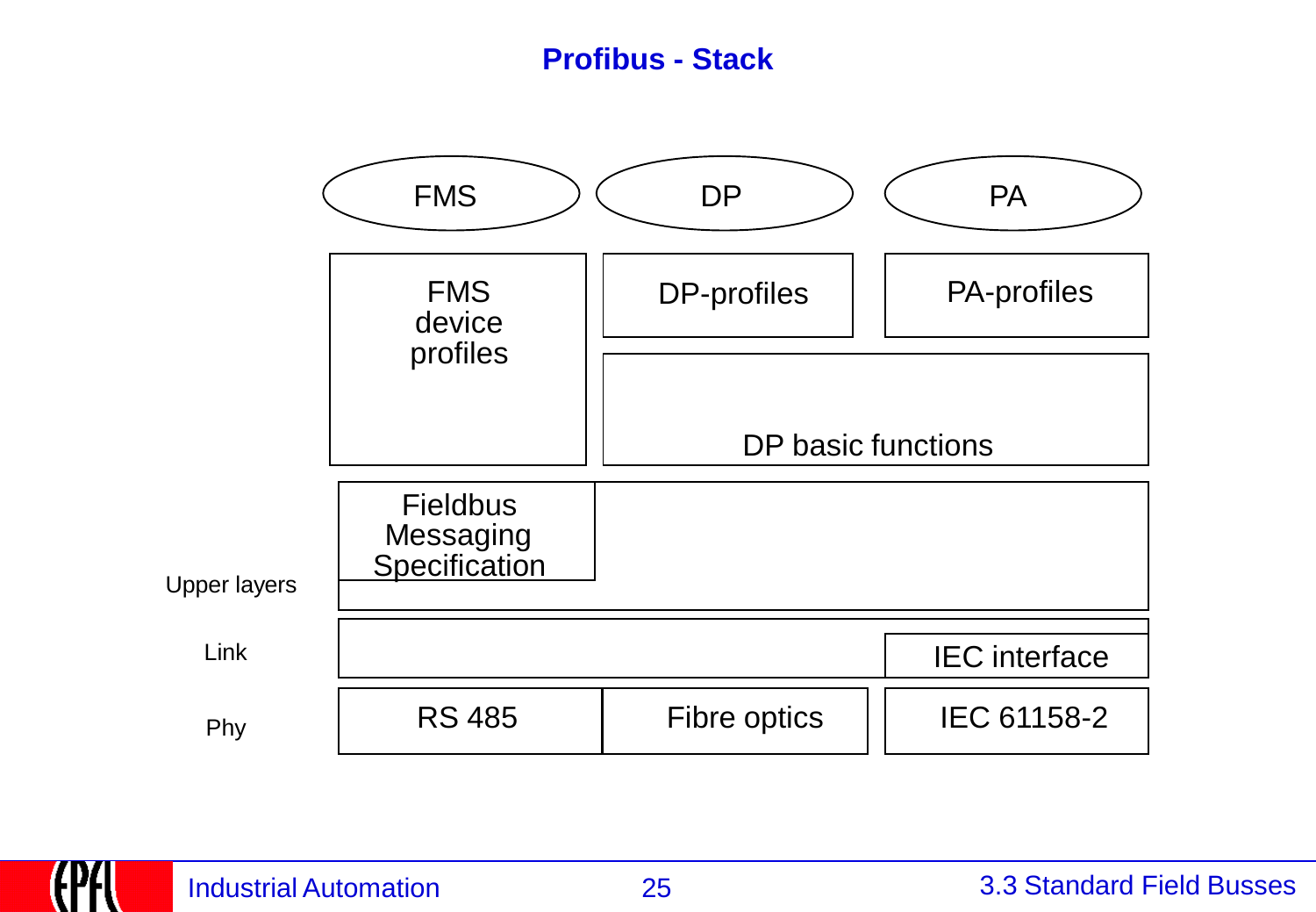### **Profibus - Data sheet**

| <u>Topography:</u>         | bus                                                                                                                                                                                        |
|----------------------------|--------------------------------------------------------------------------------------------------------------------------------------------------------------------------------------------|
| Medium:                    | •TWP @ 31.25 kbits/s (intrinsic safety), 10 devices (PA)<br>•RS 485 $@$ 19.2 kbit/s 500 kbit/s (FMS)<br>$\cdot$ RS 485 or fibres $\circledR$ 1.5 Mbit/s (12 Mbit/s) (DP)                   |
| Signaling:                 | PA: Manchester II, preamble, delimiters<br>DP, FMS: UART 11 bit/character                                                                                                                  |
| Integrity                  | $CRC8, HD = 4$                                                                                                                                                                             |
| Collision                  | none under normal conditions                                                                                                                                                               |
| Medium redundancy          | not supported by the controller                                                                                                                                                            |
| <b>Medium Access</b>       | DP: central master, cyclic polling (see: 3.1.2)<br>FMS, PA: token passing                                                                                                                  |
| Communication chip         | dedicated chips for 12 Mbit/s                                                                                                                                                              |
| Processor integration      | can use UART interface on most processors directly                                                                                                                                         |
| Cycle Time                 | depends on number of slaves (cyclic, not periodic)                                                                                                                                         |
| Address space              | 8 bit device address                                                                                                                                                                       |
| Frame size (useful data)   | up to 512 bits in Process Data, 2048 bits in messages                                                                                                                                      |
| <b>Link Layer Services</b> | •SDN<br>Send Data with No acknowledgement<br>Send Data with Acknowledgement<br>•SDA<br>Send and Request Data with reply<br>•SRD<br><b>Cyclic Send and Request Data with reply</b><br>•CSRD |

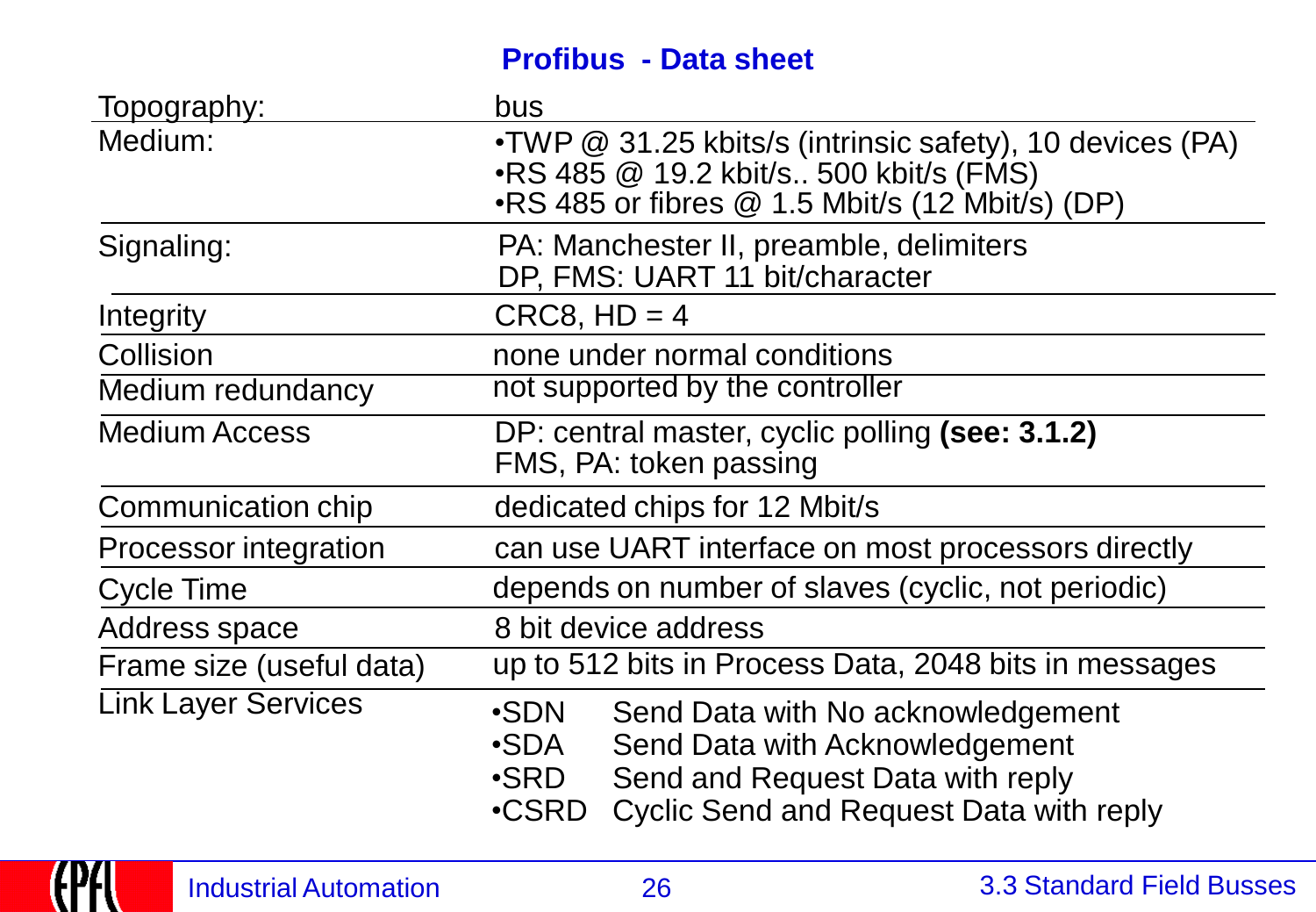# **Profibus - Analysis**

 $+$  MS-DOS of the fieldbus world

Standardized by CENELEC (EN 50 170-3)

Wide support by Siemens (Profibus DP is backbone of Simatic S7) and active Profibus User Organization (PNO) with >1000 companies.

200,000 applications, > 2 Mio devices

Low entry price (originally simple UART protocol at 500 kbit/s with RS 485 drivers)

Several implementations based on most commons processors and micro controllers (8051, NEC V25, 80186, 68302).

Development tools available (Softing, I-tec).

Extended Application Layer (FMS) and Network Management (SM7, SM2) Market: industry automation

- Exists in four incompatible versions (FMS, DP, PA, 12 Mbit/s), evolving specifications.
- Most products do not implement all the Profibus functionality, interoperability is questionable outside of one manufacturer
- Additional protocols exist within Siemens
- Weak physical layer (RS 485 at 1,5 Mb/s); to remedy this, a 12 Mb/s version has been developed (does not significantly improve response time, but limits distance).
- Complex configuration all connections must be set up beforehand (except network management): tools required.
- Little used outside of Europe (identified in USA / Asia with Siemens/Germany )

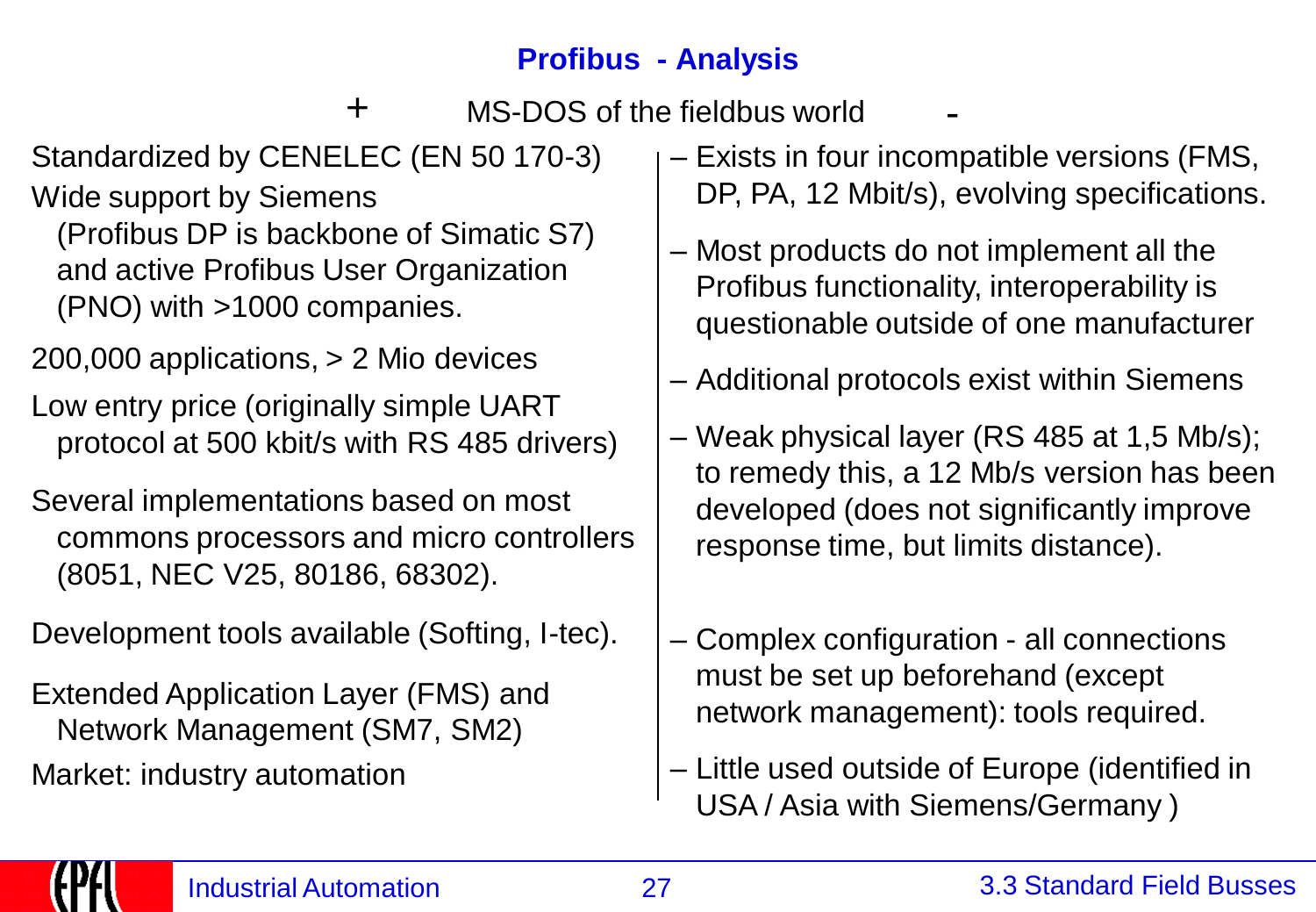

#### **3.3.7 LonWorks**

**The building automation bus**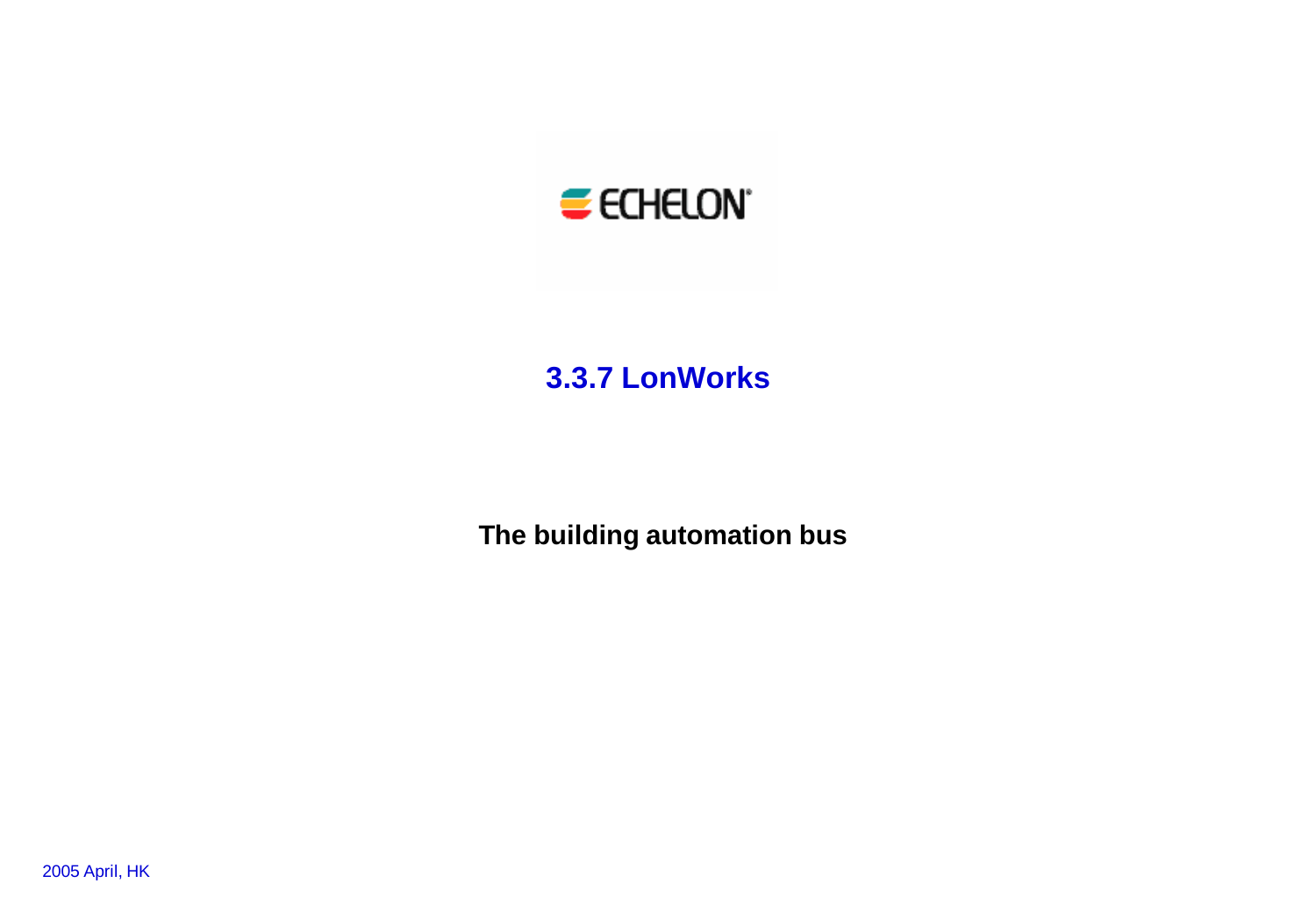# **LON (1) - Data sheet**

| Topography:              | bus                                                     |
|--------------------------|---------------------------------------------------------|
| Medium:                  | STP 150 Ohm @ 1.25 Mbit/s 300m, transformer-coupling    |
|                          | UTP 100 Ohm, @ 78 kbit/s, 1300m, transformer-coupling   |
|                          | reduced to 100m with free topology                      |
|                          | power line carrier @ 9.6 kbit/s, limited by -55dB       |
|                          | radio @ 4.9 kbit/s                                      |
| Communication chip       | Neuron chip (Motorola, Hitachi)                         |
| Medium redundancy:       | none                                                    |
| Signalling:              | Differential Manchester for STP, UTP                    |
| Medium access:           | p-persistent CSMA/CD                                    |
| Response Time            | 3 ms (single call/reply), 400 exchanges/s @ 1.25 Mbit/s |
| Address space            | 32385 stations                                          |
| Frame size (useful data) | up to 1824 bits                                         |
| Integrity                | $CRC16$ , HD = 2 against steps, =1 against sync slips)  |
| Higher-level protocols   | full 7-layer stack                                      |
| Application              | programmed in Neuron-C                                  |
| Support                  | LONMark group (www.echelon.com)                         |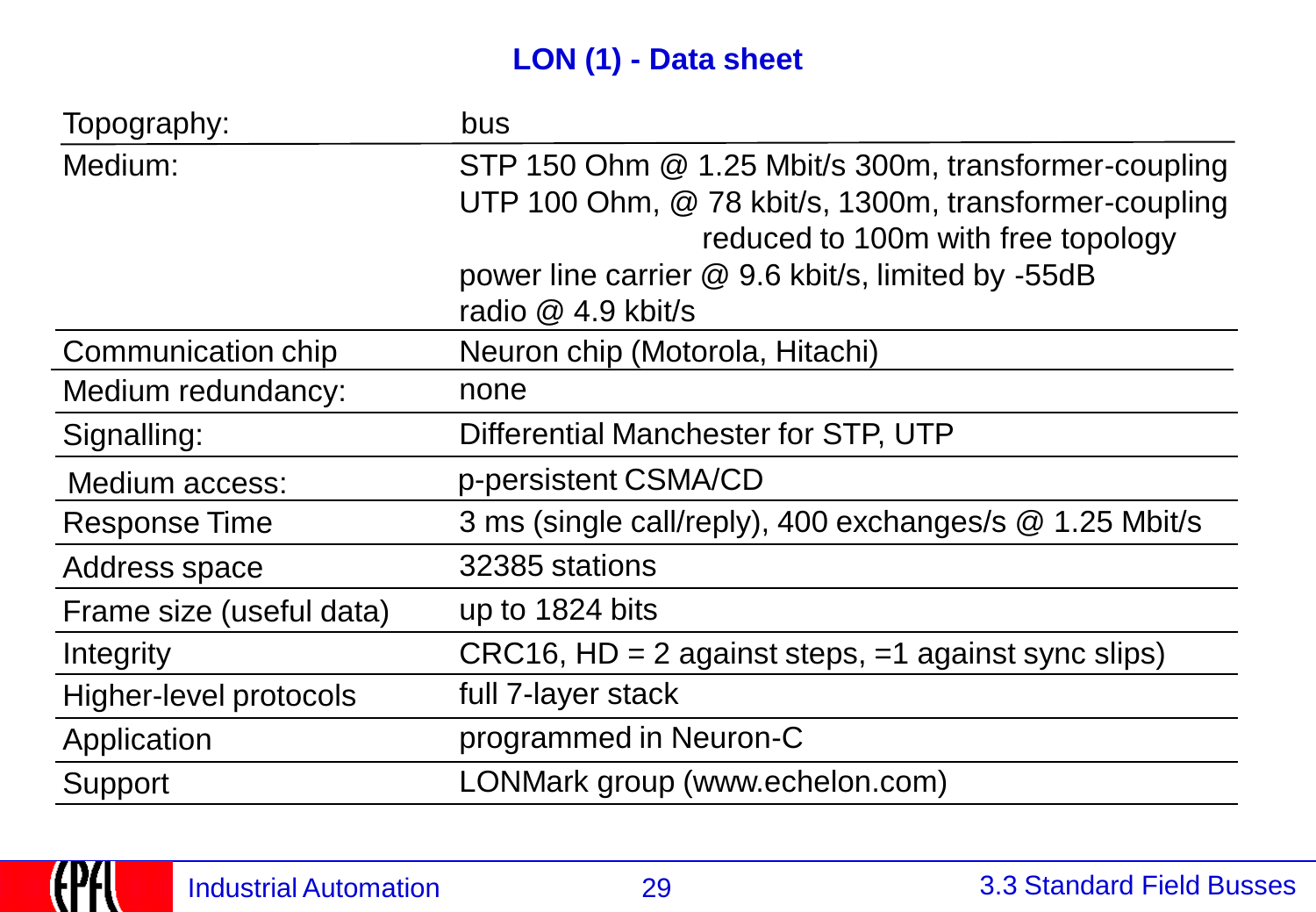# **LON (2) - Stack**

| <b>Application</b>                                                             |                    |
|--------------------------------------------------------------------------------|--------------------|
| network variable exchange,<br>application-specific RPC, etc                    | network management |
| <b>Session Layer</b><br>request-response                                       |                    |
| <b>Transport Layer</b>                                                         |                    |
| acknowledged and unacknowledged, unicast and multicast                         |                    |
| Authentication                                                                 |                    |
| server                                                                         |                    |
| <b>Transaction Control Sublayer</b><br>common ordering and duplicate detection |                    |
|                                                                                |                    |
|                                                                                |                    |
| <b>Network Layer</b>                                                           |                    |
| connectionless, domain-wide broadcast,                                         |                    |
| no segmentation, loop-free topology, learning routers                          |                    |
| <b>Link Layer</b>                                                              |                    |
| connectionless frame transfer,                                                 |                    |
| framing, data encoding, CRC error detection                                    |                    |
| <b>MAC sublayer</b>                                                            |                    |
| predictive p-persistent CSMA: collision avoidance;                             |                    |
| optional priority and collision detection                                      |                    |
| <b>Physical Layer</b>                                                          |                    |

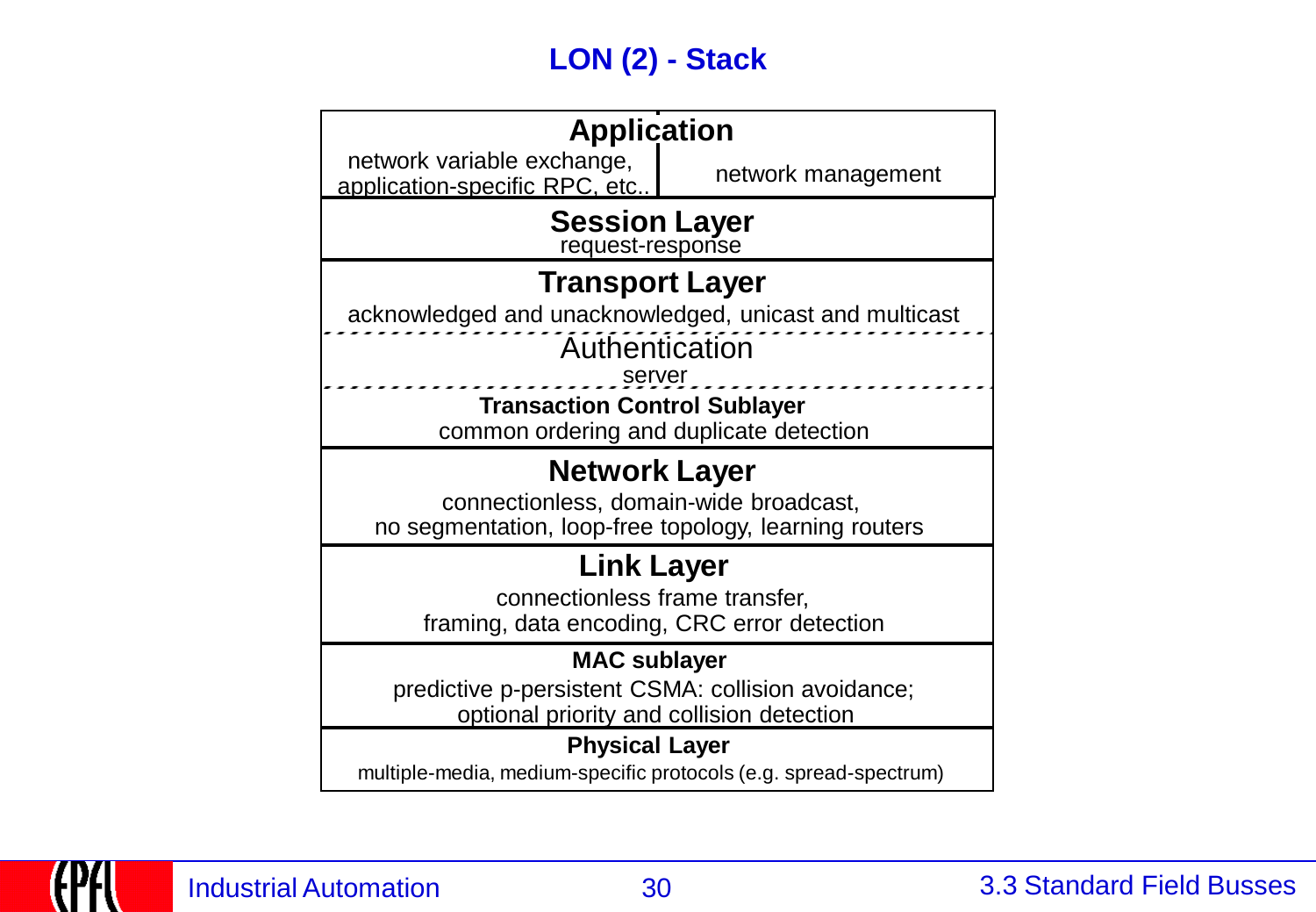# **LON (3) - Analysis**

"Macintosh" of the fieldbus world + -

- + several media, products, protocols, networking, support, starter kits, tools and documentation.
- + easy, plug-and-play access.
- + low chip costs (10\$), but a LON subprint costs about 500\$.
- + only fieldbus in industry (except for IEC's TCN) which supports interoperability of networks of different speeds.
- + only fieldbus to provide authentication.
- + standard network variable types definition (SNVT).
- + standard device description (LonMarks), access to IEC 1131.
- + market: building automation
- sluggish response time: > 7ms per variable.
- cannot be used in a fast control loop such as drives or substation protection.
- non-deterministic medium access (p-persistent CSMA)
- low data integrity due to the use of differential manchester encoding and lack of frame delimiter / size field.
- no conformance testing
- can only be accessed through Echelon tools
- strong ties to Echelon (net profit in 01Q1: 20'000 \$)

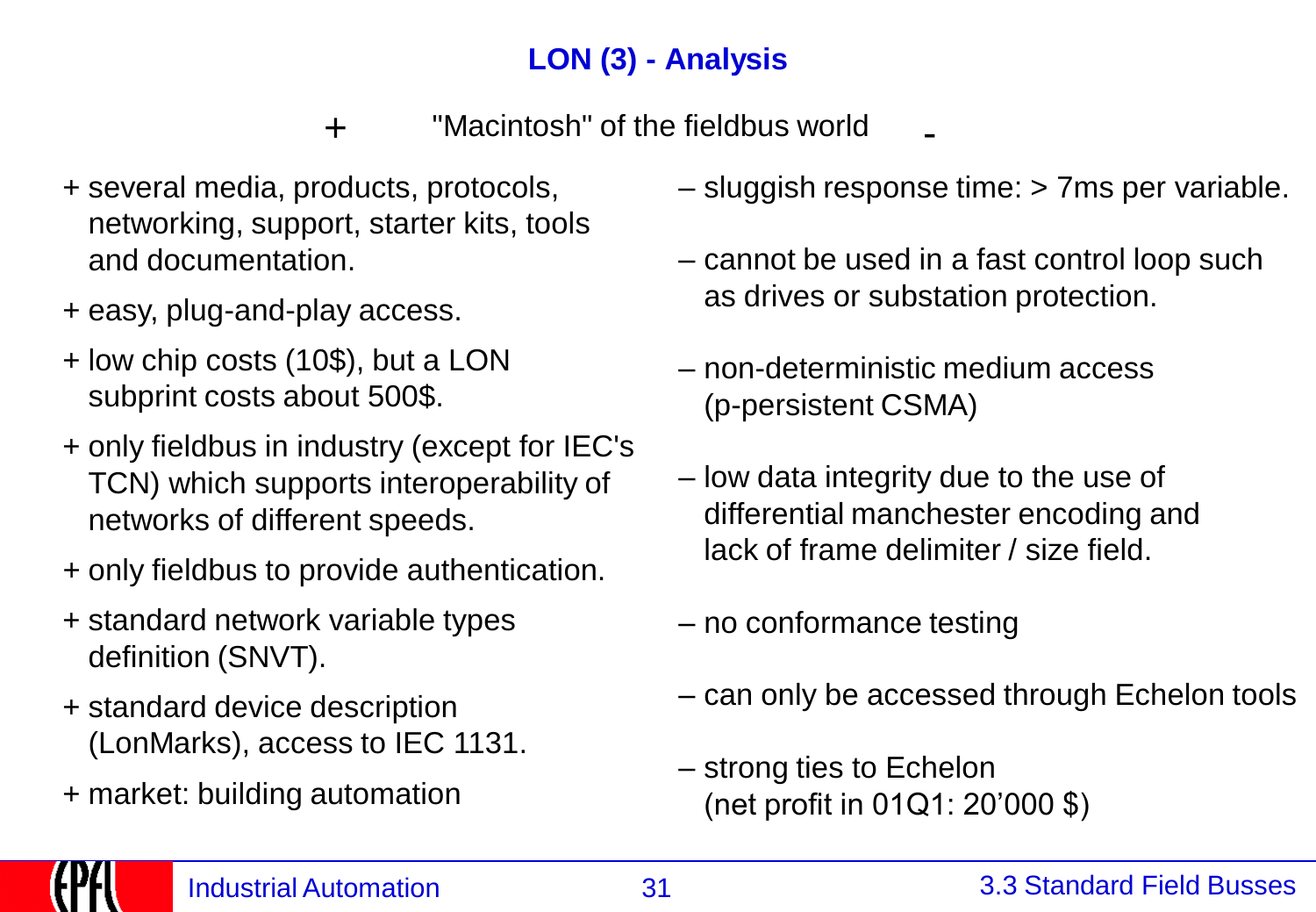**3.3.8 Ethernet**

**The universal bus**

To probe further: "Switched LANs", John J. Roese, McGrawHill, ISBN 0-07-053413-b "The Dawn of Fast Ethernet"

2005 April, HK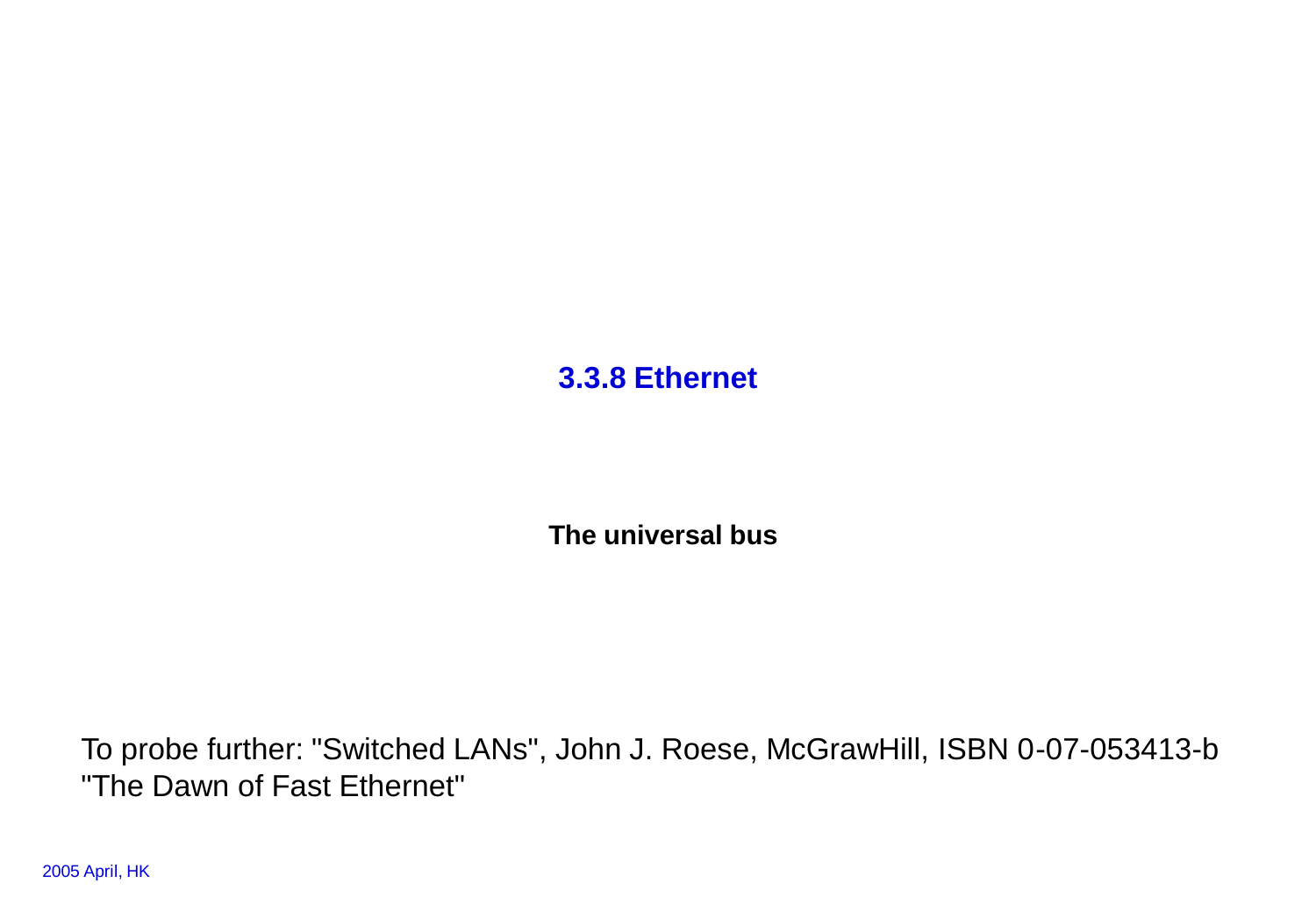# **The Ethernet consortia**

Ethernet/IP ( $\neq$ Internet Protocol), Rockwell Automation

www.rockwellautomation.com

IAONA Europe (Industrial Automation Open Networking Alliance, (www.iaona-eu.com) ODVA (Open DeviceNet Vendors Association, www.adva.org) CIP (Control and Information Protocol) DeviceNet, ControlNet

ProfiNet

Siemens (www.ad.siemens.de), PNO (www.profibus.com) « Industrial Ethernet » new cabling: 9-pin D-shell connectors « direct connection to Internet (!?) »

Hirschmann (www.hirschmann.de) M12 round IP67 connector

Fieldbus Foundation (www.fieldbus.org): HSE FS 1.0

Schneider Electric, Rockwell, Yokogawa, Fisher Rosemount, ABB

IDA (Interface for Distributed Automation, www.ida-group.org) - Jetter, Kuka, AG.E, Phoenix Contact, RTI, Lenze, Schneider Electric, Sick www.jetter.de











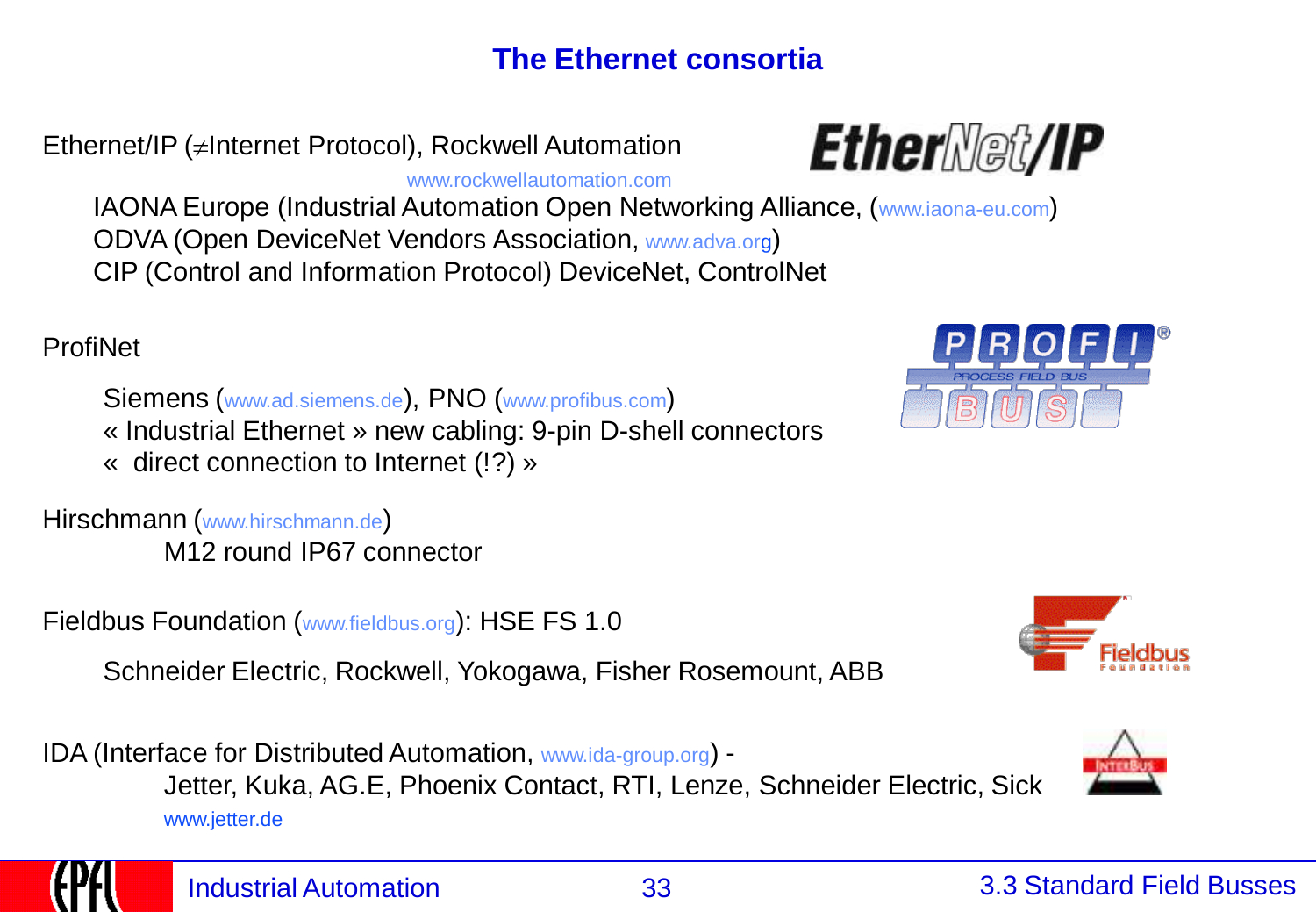### **Ethernet - another philosophy**



This is a different wiring philosophy.

The bus must suit the control system structure, not the reverse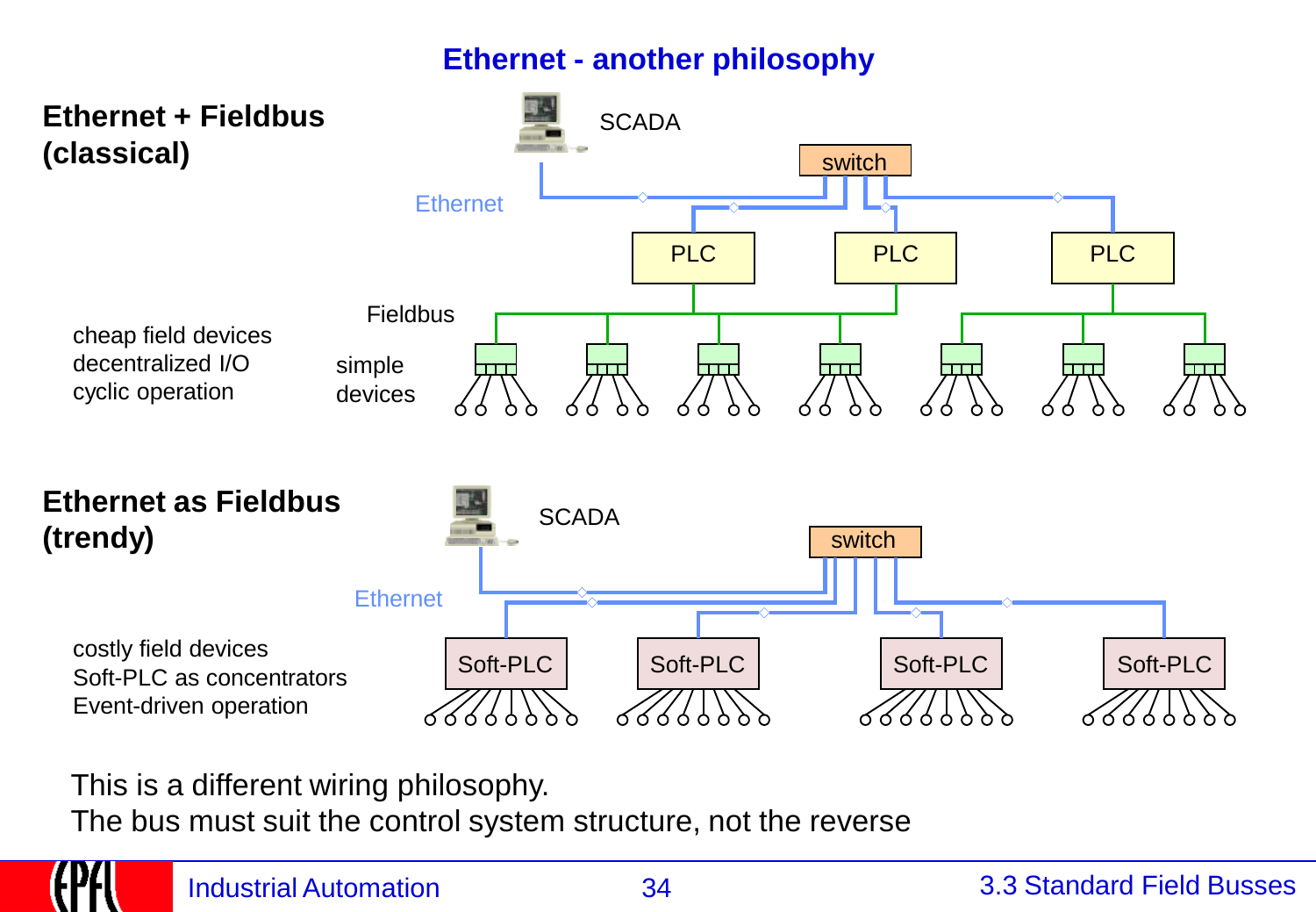#### **The "real-time Ethernet"**

The non-determinism of Ethernet makes it little suitable for the real-time world. Several improvement have been made, but this is not anymore a standard solution.

Method 1: Common clock synchronisation: return to cyclic.



Method 2: IEEE 1588 (Agilent) PTP precision time protocol

Method 3: Powerlink

B&R, Kuka, Lenze, Technikum Winterthur

www.hirschmann.de, www.br-automation.com, www.lenze.de, www.kuka.de

Method 4: Siemens Profinet V3

synchronization is in the switches

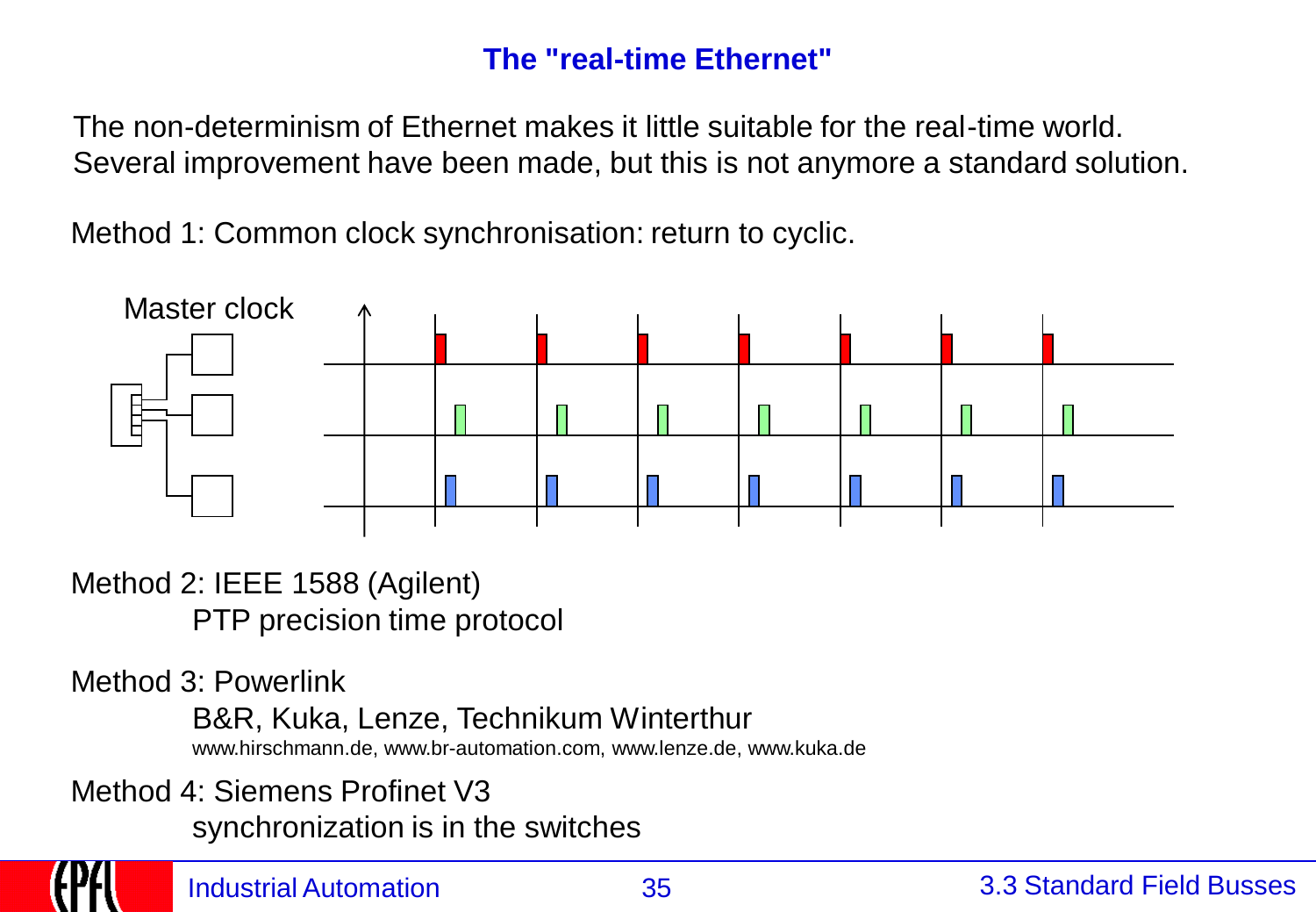#### **Ethernet and fieldbus roles**

Ethernet is used for the communication among the PLCs and for communication of the PLCs with the supervisory level and with the engineering tools

Fieldbus is in charge of the connection with the decentralized I/O and for time-critical communication among the PLCs.



fieldbus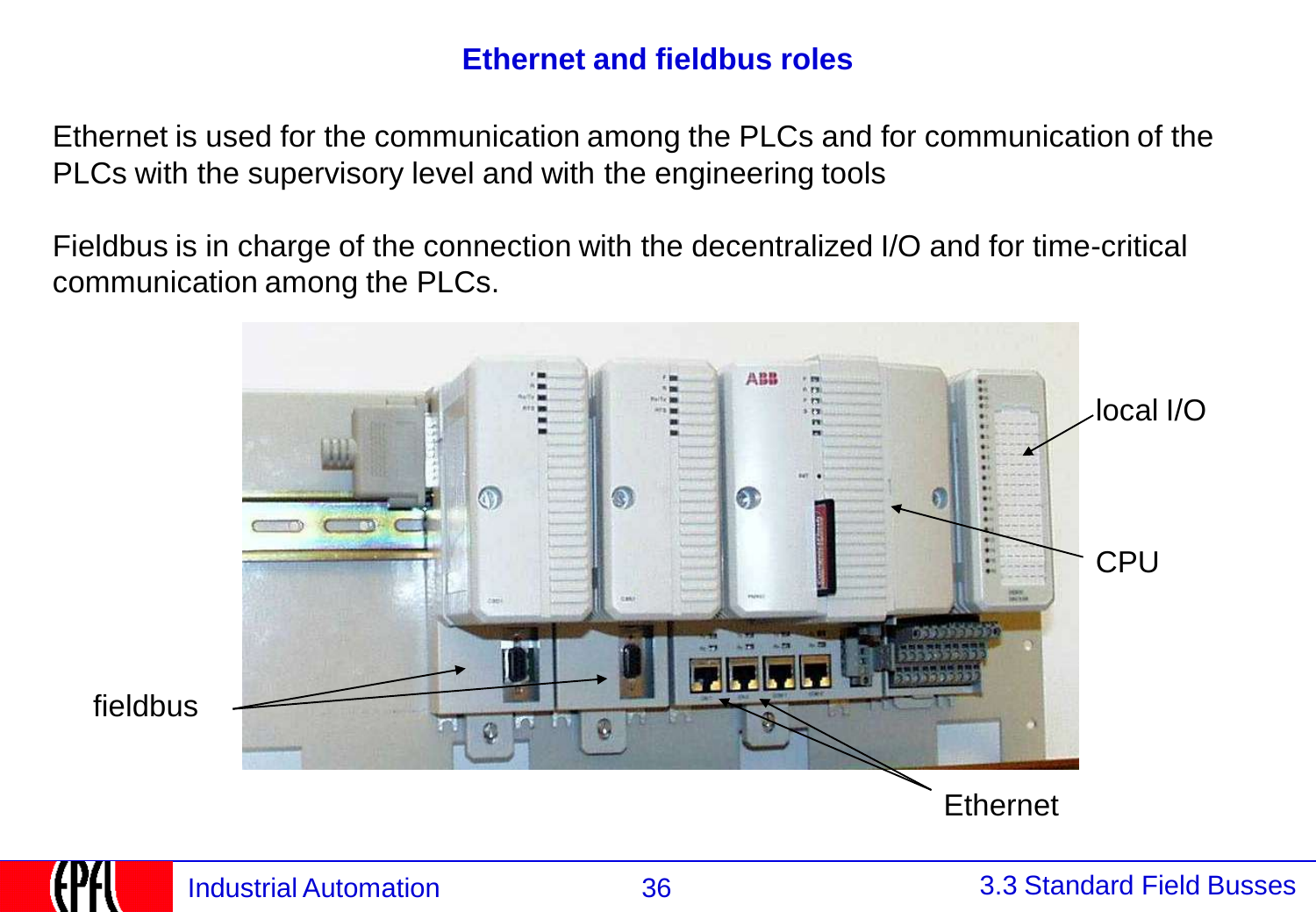#### **Time- and safety-critical busses for cars**

Contrarily to those who say « fieldbus is dead, Ethernet takes it all » automobile manufacturers are developing several real-time busses for X-by-wire:

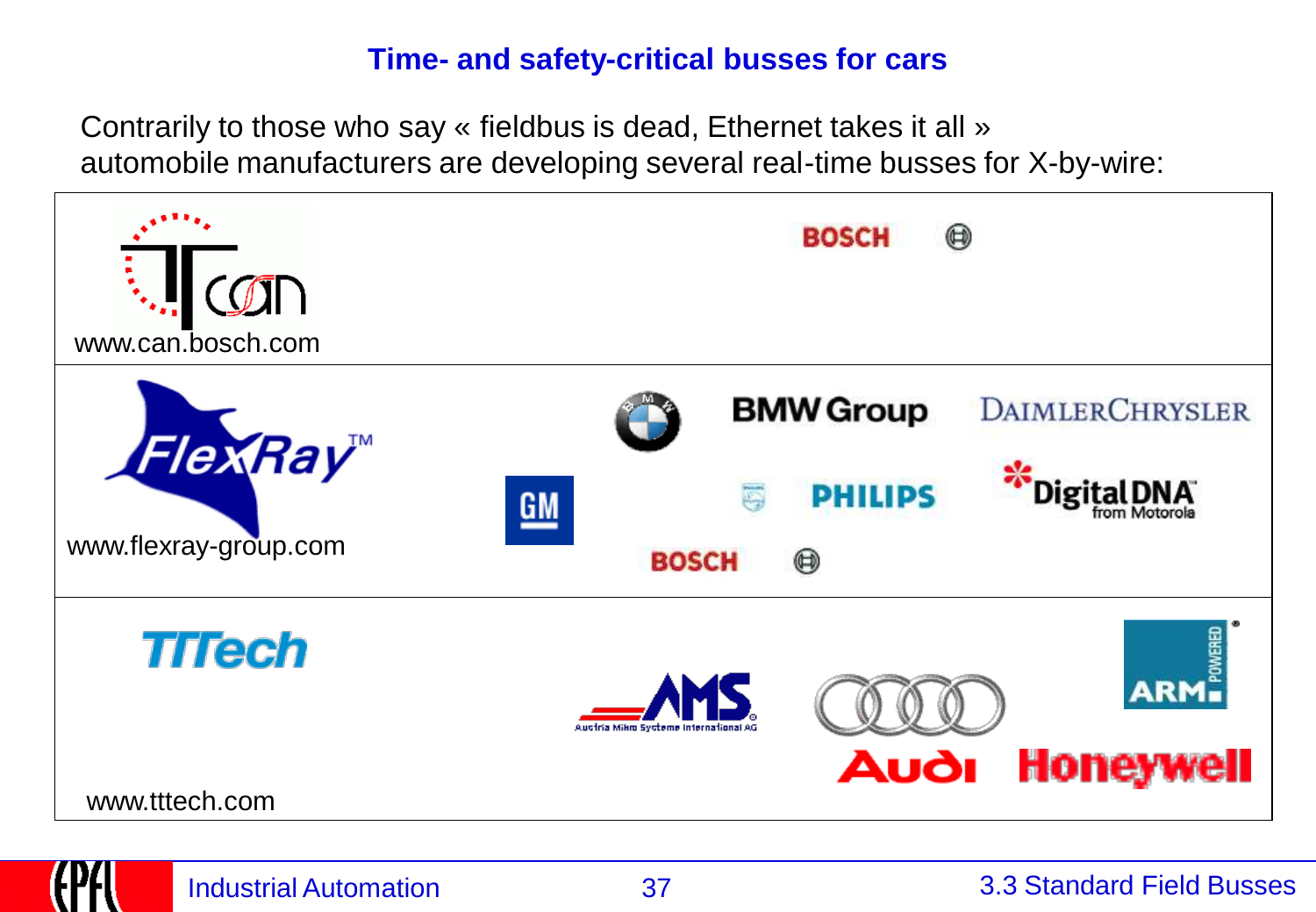### **Car network**



extreme low cost, low data rate (100 kbit/s) for general use (power slides) extreme reliability, excellent real-time behavior for brake-by-wire or drive-by-wire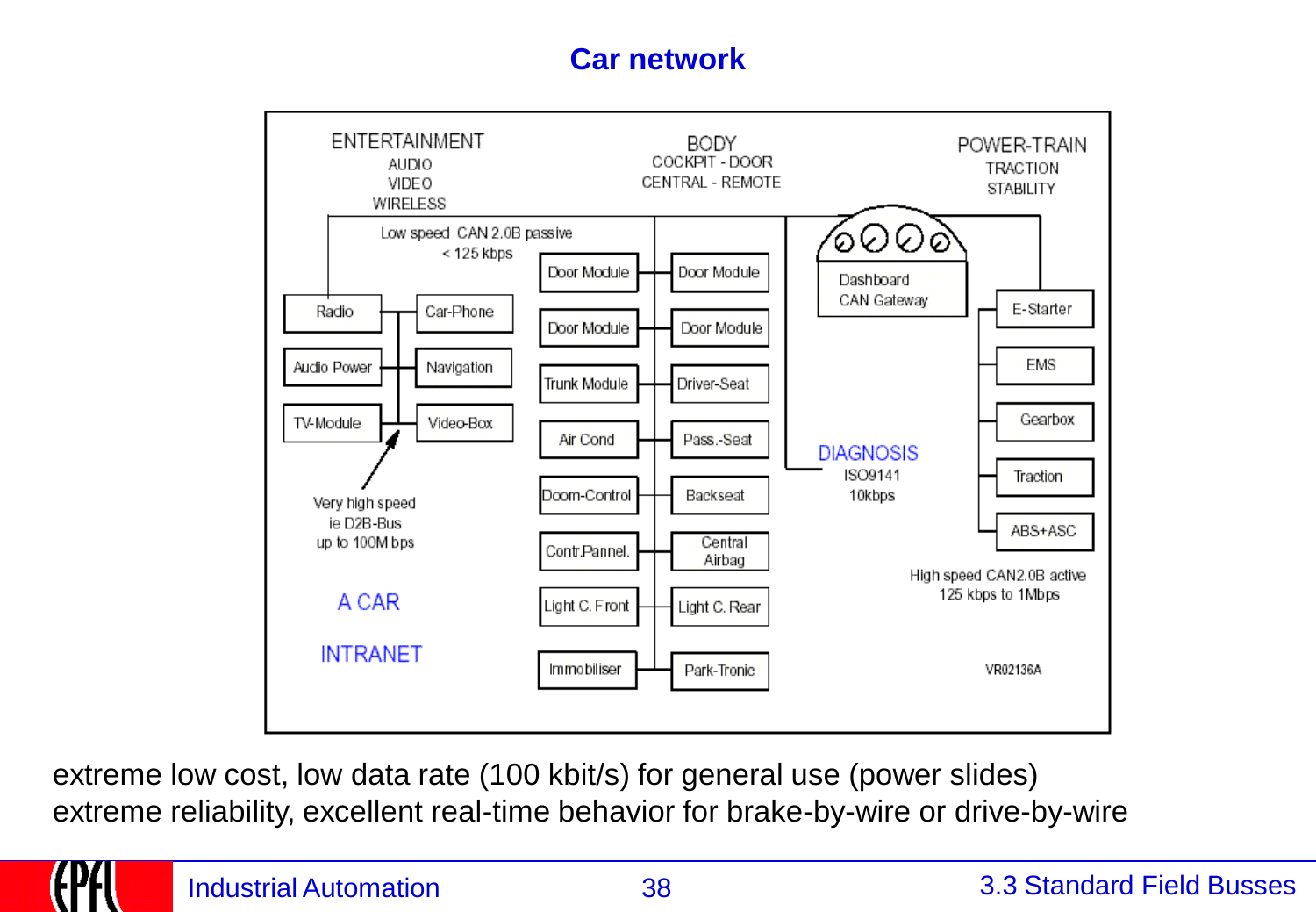Mbit/s

#### **The automotive busses**

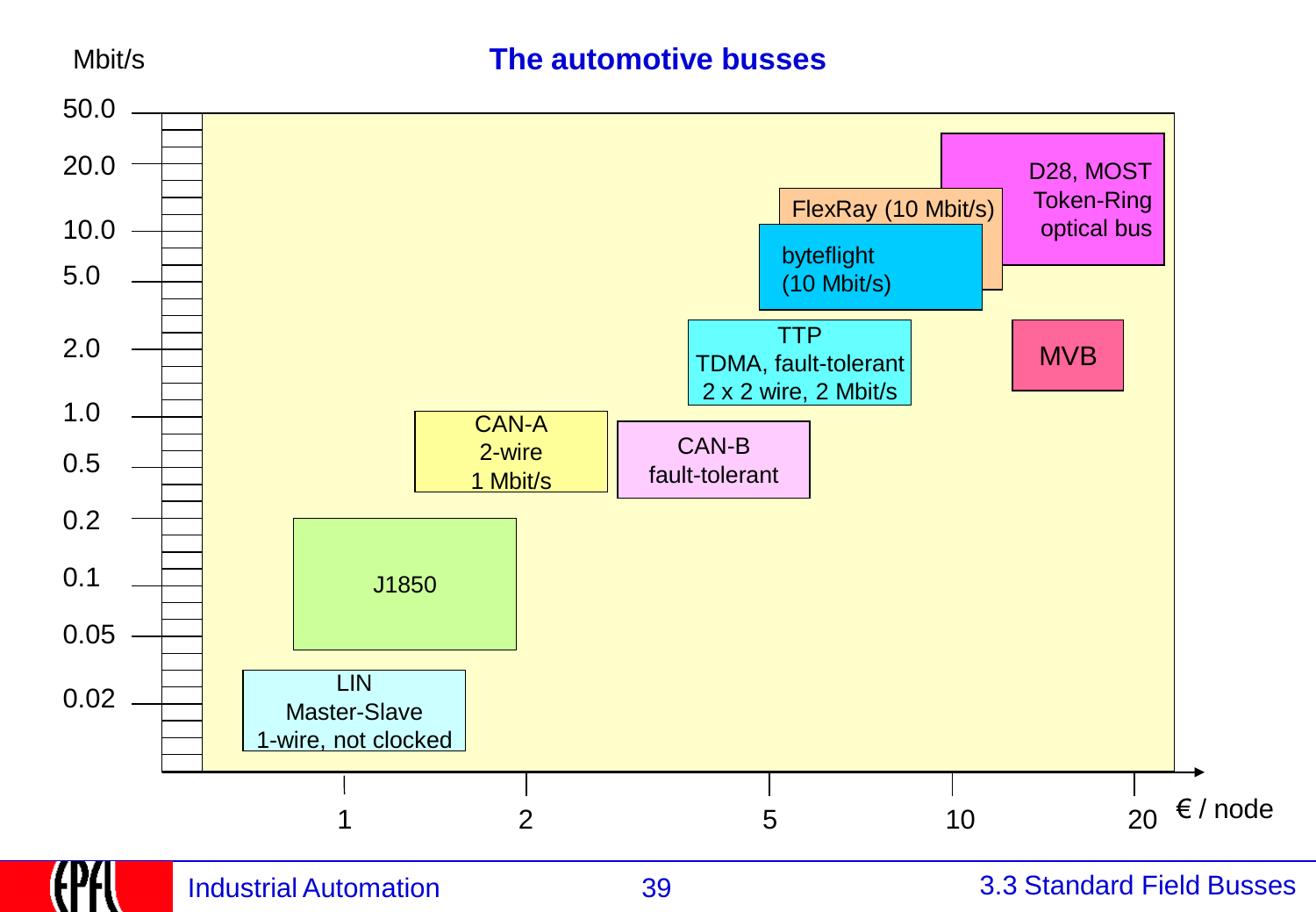### **Wireless fieldbus**

Increasingly, fieldbus goes wireless (802.11b, 802.11g. Bluetooth, ZigBee, WiMax

Advantages: mobility, no wiring

Disadvantages: Base stations are still costly, work in disturbed environments and metallic structures costs mobile = batteries distance = 30m in factories lifetime > 5 years ? privacy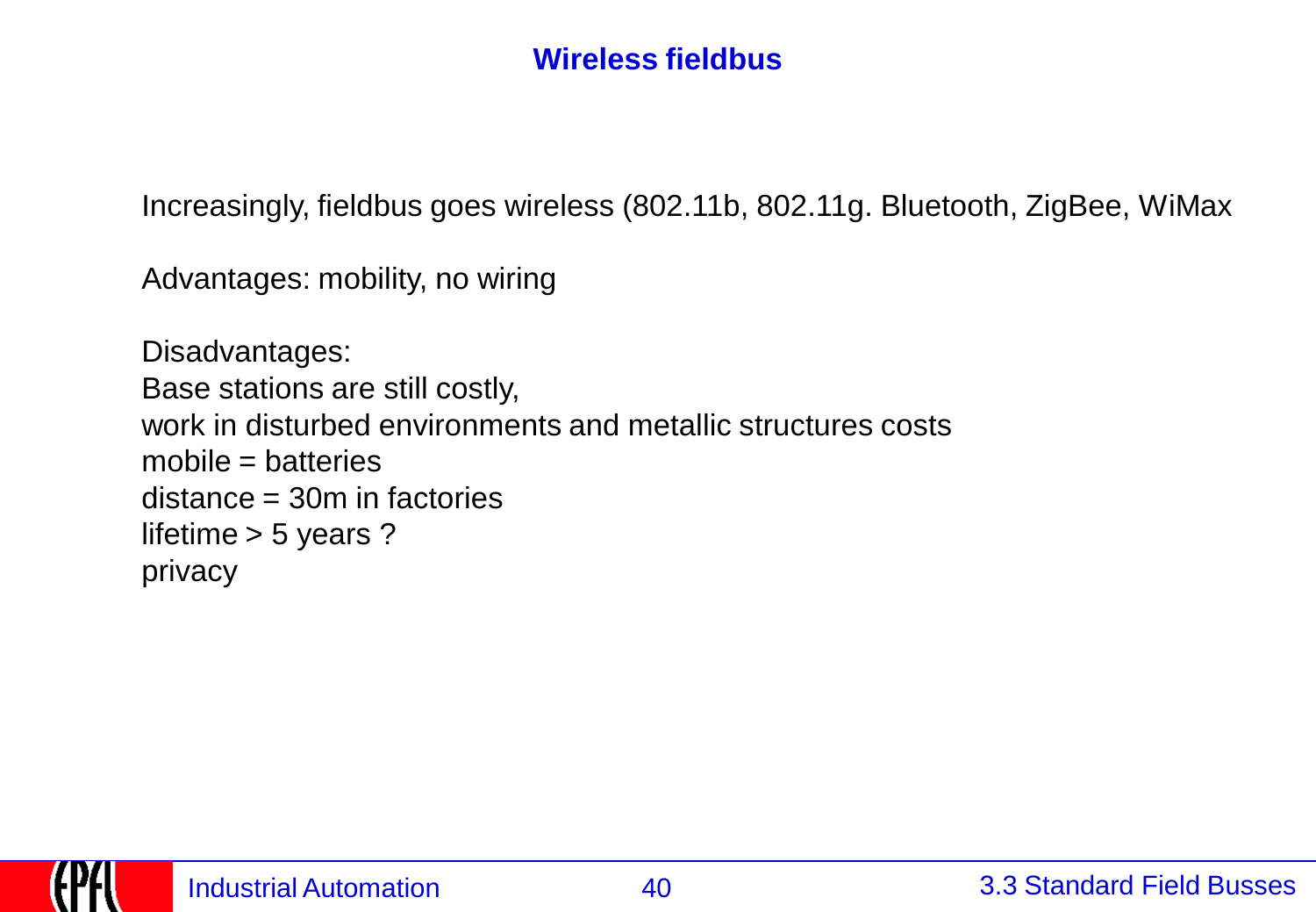#### **Wireless Technologies**



source: aktuelle Technik, 4/05

#### Industrial Automation 41 3.3 Standard Field Busses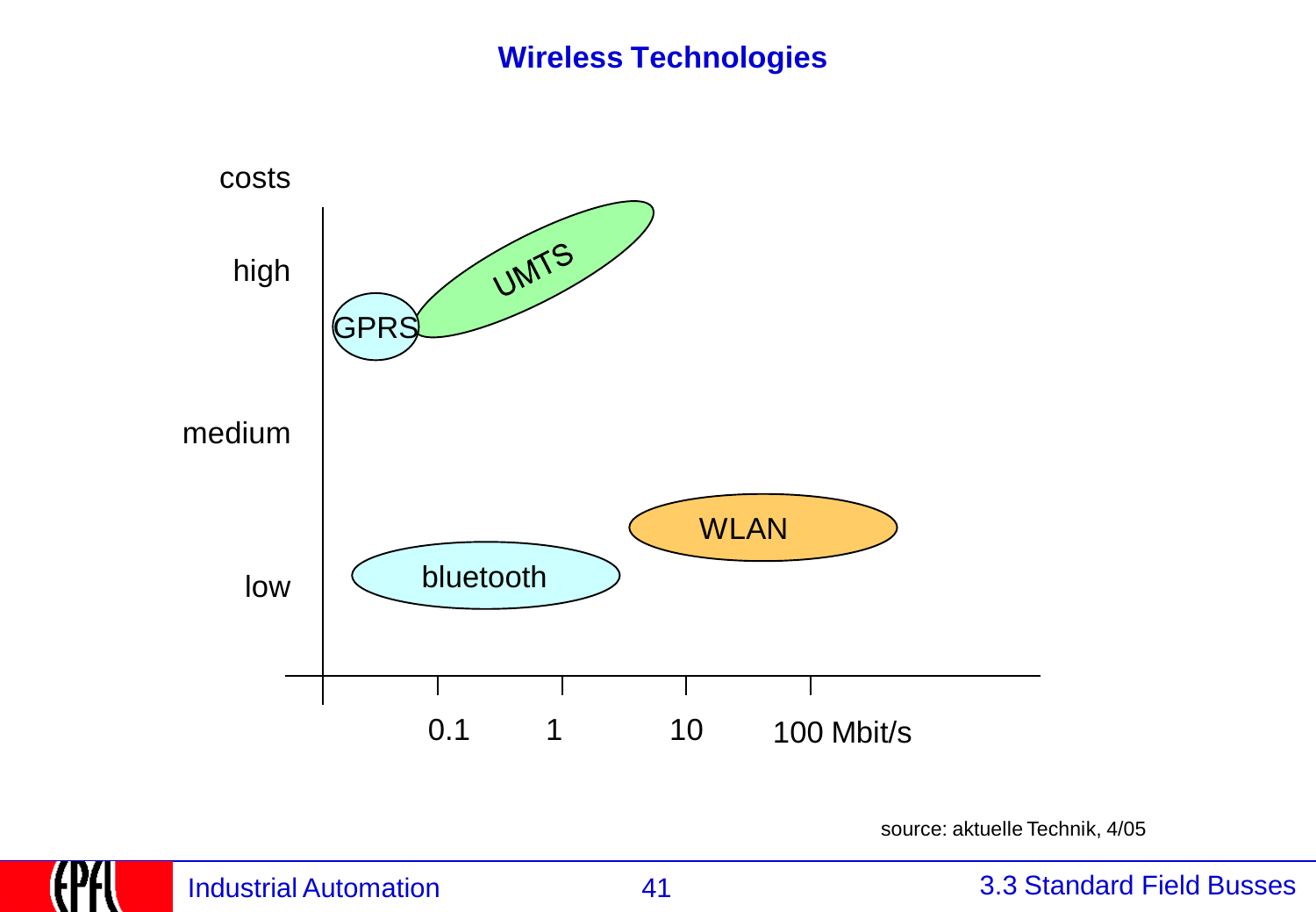**Safety bus: The organisations**

- **[www.fieldbus.org](http://www.fieldbus.org/)**
- **[www.iec.ch](http://www.iec.ch/)**
- **[www.interbusclub.com](http://www.interbusclub.com/)**
- **[www.nfpa.org](http://www.nfpa.org/)**
- **[www.odva.org](http://www.odva.org/)**
- **[www.phoenixcon.com](http://www.phoenixcon.com/)**
- **[www.pilz.com](http://www.pilz.com/)**
- **[www.profibus.com](http://www.profibus.com/)**
- **[www.roboticsonline.com](http://www.roboticsonline.com/)**
- **[www.rockwellautomation.com](http://www.rockwellautomation.com/)**
- **[www.safetybus.com](http://www.safetybus.com/)**
- **[www.tuv.org](http://www.tuv.org/)**

trr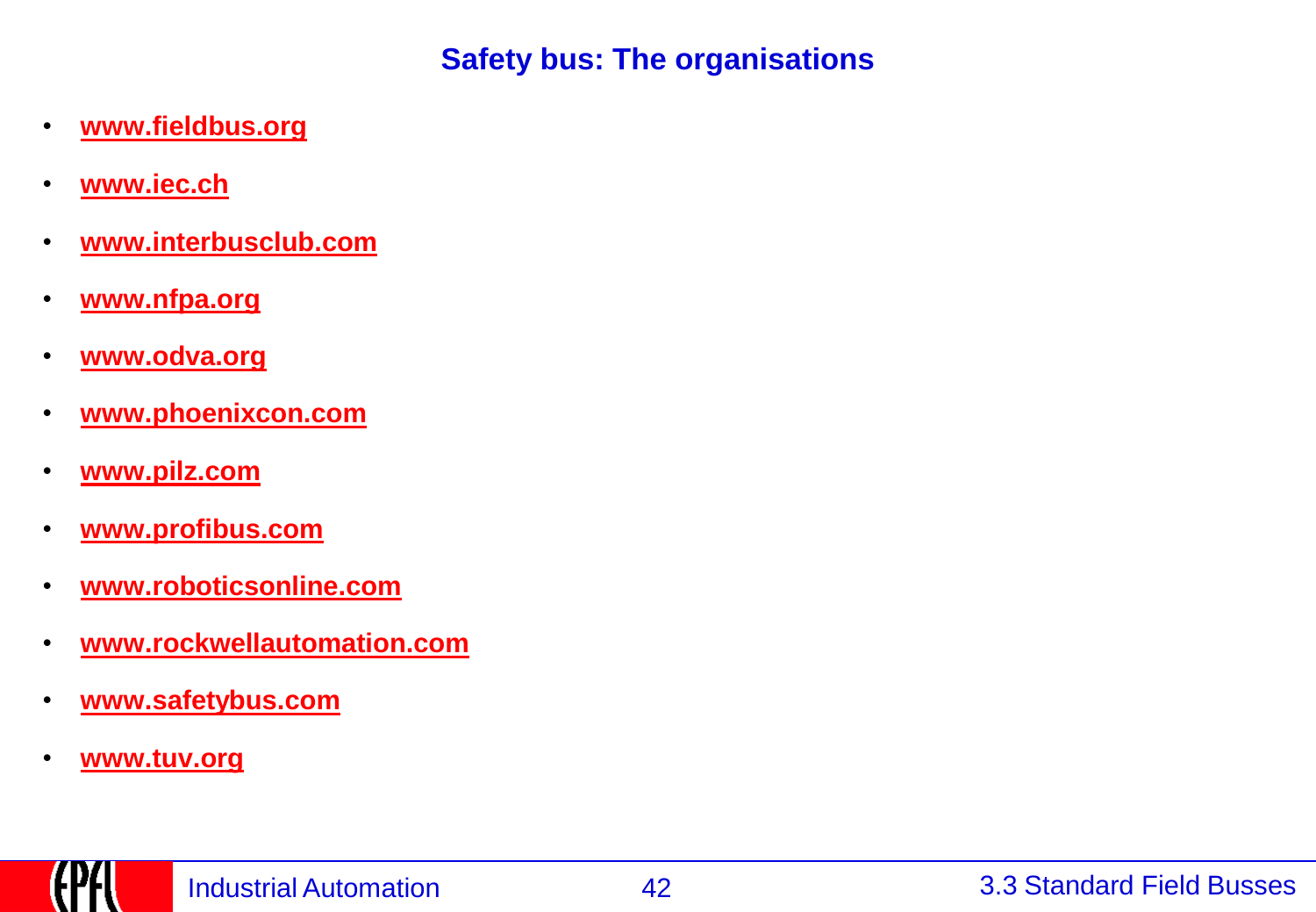### **Future of field busses**

Non- time critical busses are in danger of being displaced by LANs (Ethernet) and cheap peripheral busses (Firewire, USB)

In reality, these "cheap" solutions are being adapted to the industrial environment and become a proprietary solution (e.g. Siemens "Industrial Ethernet")

The cost objective of field busses (less than 50\$ per connection) is out of reach for LANs.

The cabling objective of field busses (more than 32 devices over 400 m) is out of reach for the cheap peripheral busses such as Firewire and USB.

Fieldbusses tend to live very long (10-20 years), contrarily to office products.

There is no real incentive from the control system manufacturers to reduce the fieldbus diversity, since the fieldbus binds customers.

The project of a single, interoperable field bus defined by users (Fieldbus Foundation) failed, both in the standardisation and on the market.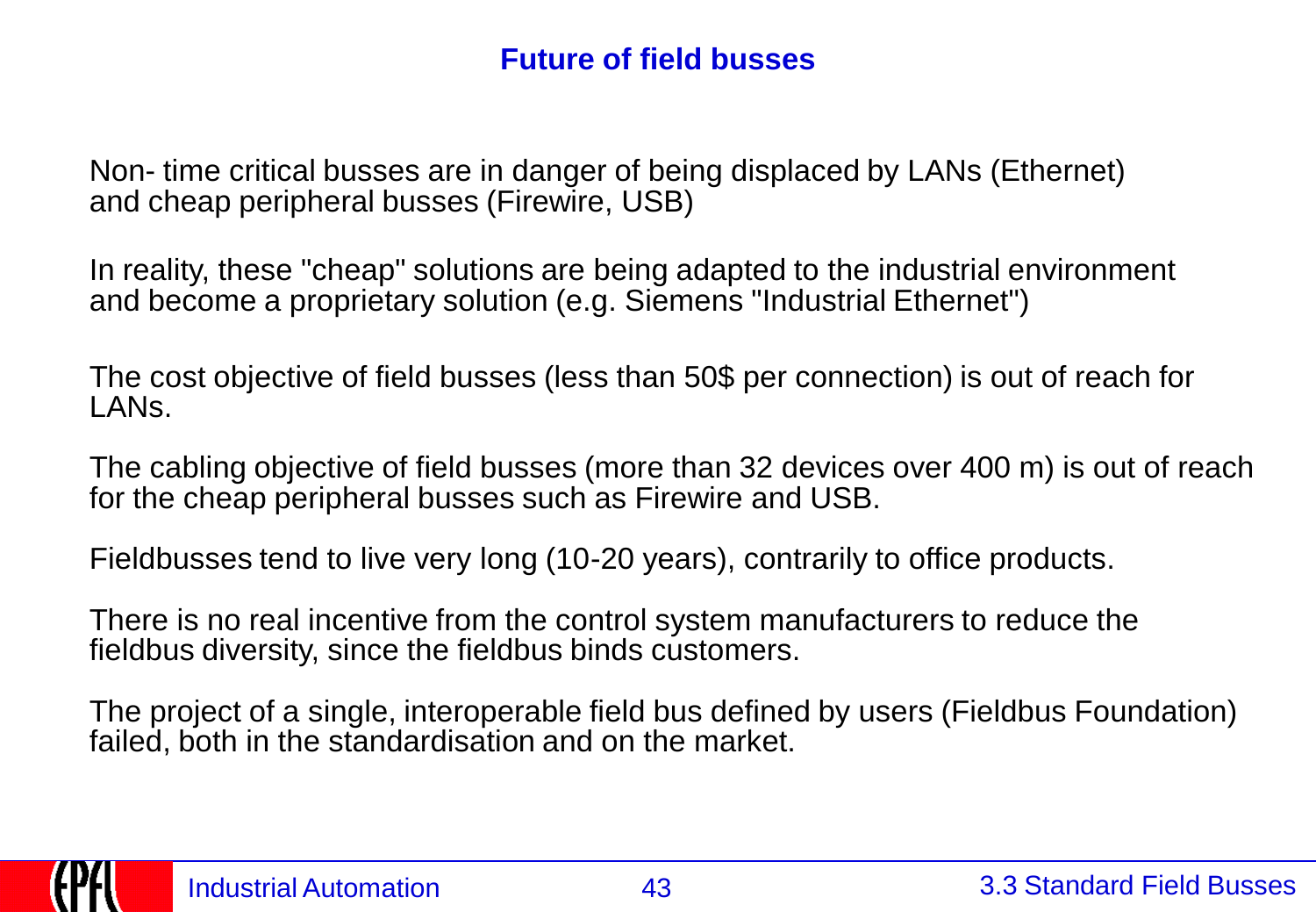### **Fieldbus Selection Criteria**

Installed base, devices availability: processors, input/output

Interoperability (how likely is it to work with a product from another manufacturer

Topology and wiring technology (layout)

Power distribution and galvanic separation (power over bus, potential differences)

Connection costs per (input-output) point

Response time

Deterministic behavior

Device and network configuration tools

Bus monitor (baseline and application level) tools

Integration in development environment